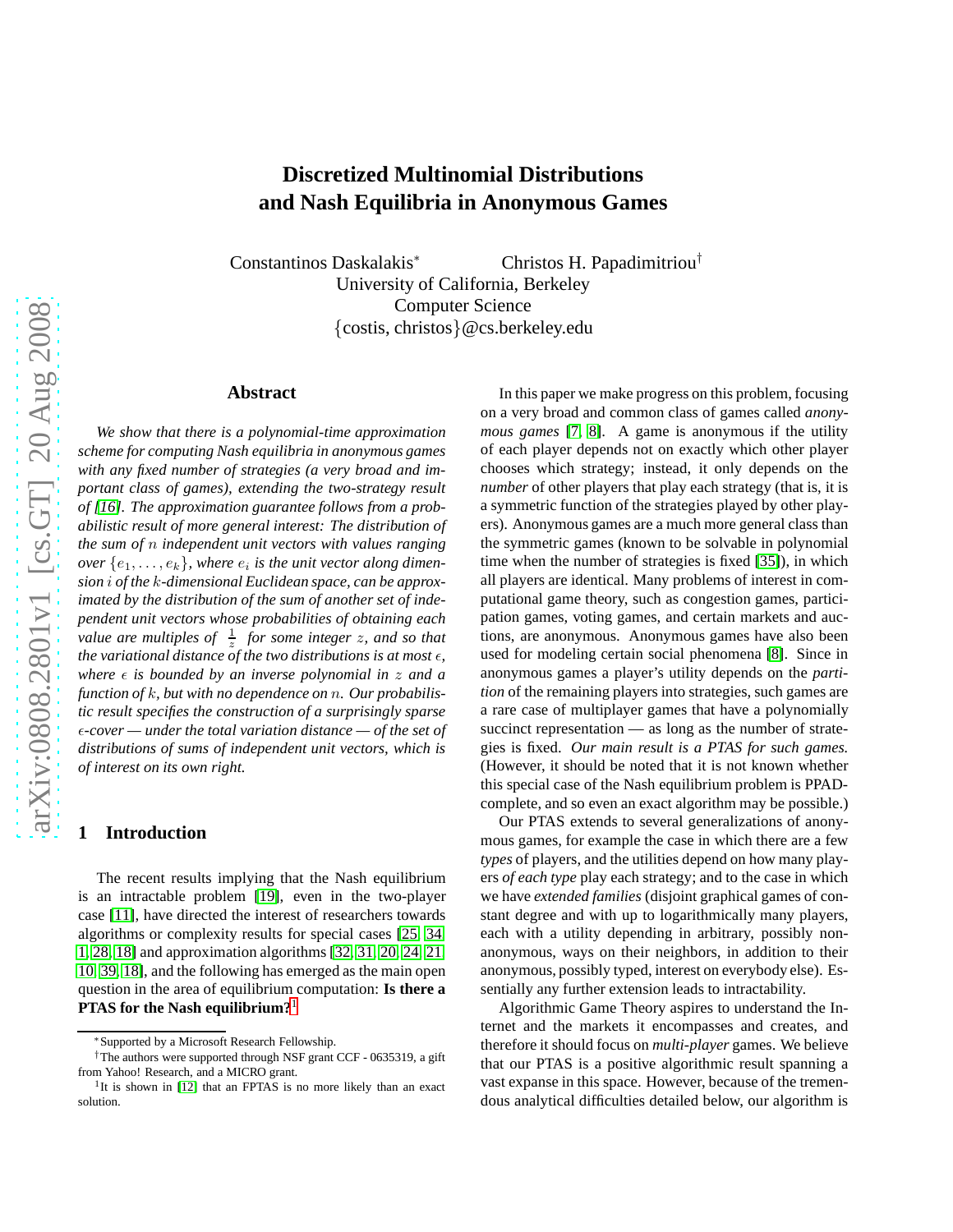not practical (as we shall see, the number of strategies appears, exponentially, in the exponent of the running time). It could be, of course, the precursor of more practical algorithms (in fact, such an algorithm for the two-strategy case has been recently proposed [\[15\]](#page-10-14)). But, more importantly, our algorithm should be seen as compelling computational evidence that there are very extensive and important classes of common games which are free of the negative implications of the complexity result in [\[19\]](#page-10-1).

The basic idea of our algorithm is extremely simple and intuitive (and in fact it had been noted in the past [\[29\]](#page-10-15)): Since we are looking for mixed strategies (probability distributions, one for each player, on the set of strategies) that are in equilibrium, we restrict our search to probability distributions assigning to the strategies probabilities that are multiples of a fixed fraction, call it  $\frac{1}{z}$ , where z is a large enough natural number. We call this process *discretization*. We can then consider each discrete probability distribution as a separate strategy and look for (approximate) *pure* equilibria in the resulting game (the utilities of the new game can be computed via dynamic programming). The challenge is to prove that any mixed Nash equilibrium of the original game has to be close to some approximate pure Nash equilibrium of the resulting game. For general games this is not very hard to see (even though it had apparently escaped the attention of the researchers who first suggested the discretization method [\[29\]](#page-10-15)), and this observation yields a  $N^{O\left(\log \frac{\log N}{\epsilon}\right)}$  *quasi*-PTAS for computing Nash equilibria in games in which all players have a fixed number of strategies, where  $N$  is the size of the input (Theorem [4.2;](#page-8-0) note that this complements the  $N^{O\left(\log N/\epsilon^2\right)}$  quasi-PTAS of [\[32\]](#page-10-7) for games with a fixed number of *players*). We also point out that the discretization method gives the first algorithm for tree-like graphical games with a fixed number of strategies (for trees, an initial attempt by [30] in the two-strategy case was found to have flaws in [\[23\]](#page-10-16), while in the latter paper a polynomial-time algorithm for graphical games with two strategies on *paths* and *cycles* was developed). Our algorithm applies to all graphical games with a fixed number of strategies whose graph is of bounded degree and logarithmically bounded treewidth.

The discretization method requires polynomial time in the case of anonymous games, because in this case the search space is no longer the set of all  $n$ -tuples of discrete distributions, where  $n$  is the number of players (this is exponential in  $n$ ); instead, via dynamic programming (see the proof of Theorem [2.2\)](#page-3-0), it can be reduced to the set of all the ordered partitions of n into  $\ell = O((z+1)^{k-1})$  parts, where  $\ell$  is the number of discrete probability distributions defined above, which is polynomial in  $n$ , if  $k$ , the number of strategies, and  $z$ , the discretization, are fixed.

But proving in this case that the approximation is valid turns out to be a deep problem. One has to establish a probabilistic lemma stating that, given a multinomial-sum distribution (the sum of k-dimensional unit vector-valued independent but not necessarily identically distributed random variables), the probabilities can be rounded to multiples of  $\frac{1}{z}$  so that the variational distance between the resulting distribution and the original one depends only on  $z$  (and in fact this dependence is inversely polynomial), and on the dimension  $k$  (in an arbitrary way; the bound we can prove is exponential, and we suspect it is necessary). This probabilistic lemma for the case of two strategies (i.e., for binomial-sum distributions) was proved in [\[16\]](#page-10-0) by clustering the variables into three classes, depending on how large their expectation is, and then using results from the probability literature [\[4,](#page-9-3) [5,](#page-9-4) [37\]](#page-10-17) to approximate each component binomialsum distribution (both the original and the rounded one) by Poisson or shifted Poisson distributions (depending on the cluster), and finally rounding the probabilities so that the approximations are close.

In the multinomial case, however, no useful approximations are known; see, e.g., [\[2\]](#page-9-5) for some obstacles in extending the existent methods to the multinomial case. Another reason that makes the binomial case easy is that it is essentially one-dimensional: in the multinomial case on the other hand, watching the balls in one bin, so to speak, provides small information about the distribution of the remaining balls in the other bins, because the random vectors are not identically distributed. Our proof is very involved and indirect, resorting to an alternative sampling of each random vector by funneling a ball down a probabilistic decision tree with  $k - 1$  leaves (k is the dimension, or number of strategies), ending up eventually with a binary choice at the leaves. This choice can now be discretized similarly to the binomial case — albeit with much more effort. The decision tree topologies become the clusters for the approximation, and their number (exponential in  $k$ ) appears in the variation distance via a union bound, and, hence, in the exponent of the running time. We believe that this probabilistic lemma (Theorem [2.1\)](#page-2-0), and its proof, represent an advance of some substance in the state of the art in this area of applied probability.

Our result can be interpreted as constructing a surprisingly sparse cover of the set of multinomial-sum distributions under the total variation distance. Covers of metric spaces have been considered in the literature of approximation algorithms, but we know of no non-trivial result working for the total variation distance or producing a cover of the required sparsity to achieve a polynomial-time approximation scheme for the Nash equilibrium in anonymous games. To show the value of our result in another context, we exhibit a family of non-convex optimization problems arising in economics that can be approximated by means of our probabilistic lemma and for which no efficient algorithm was known before. An application of our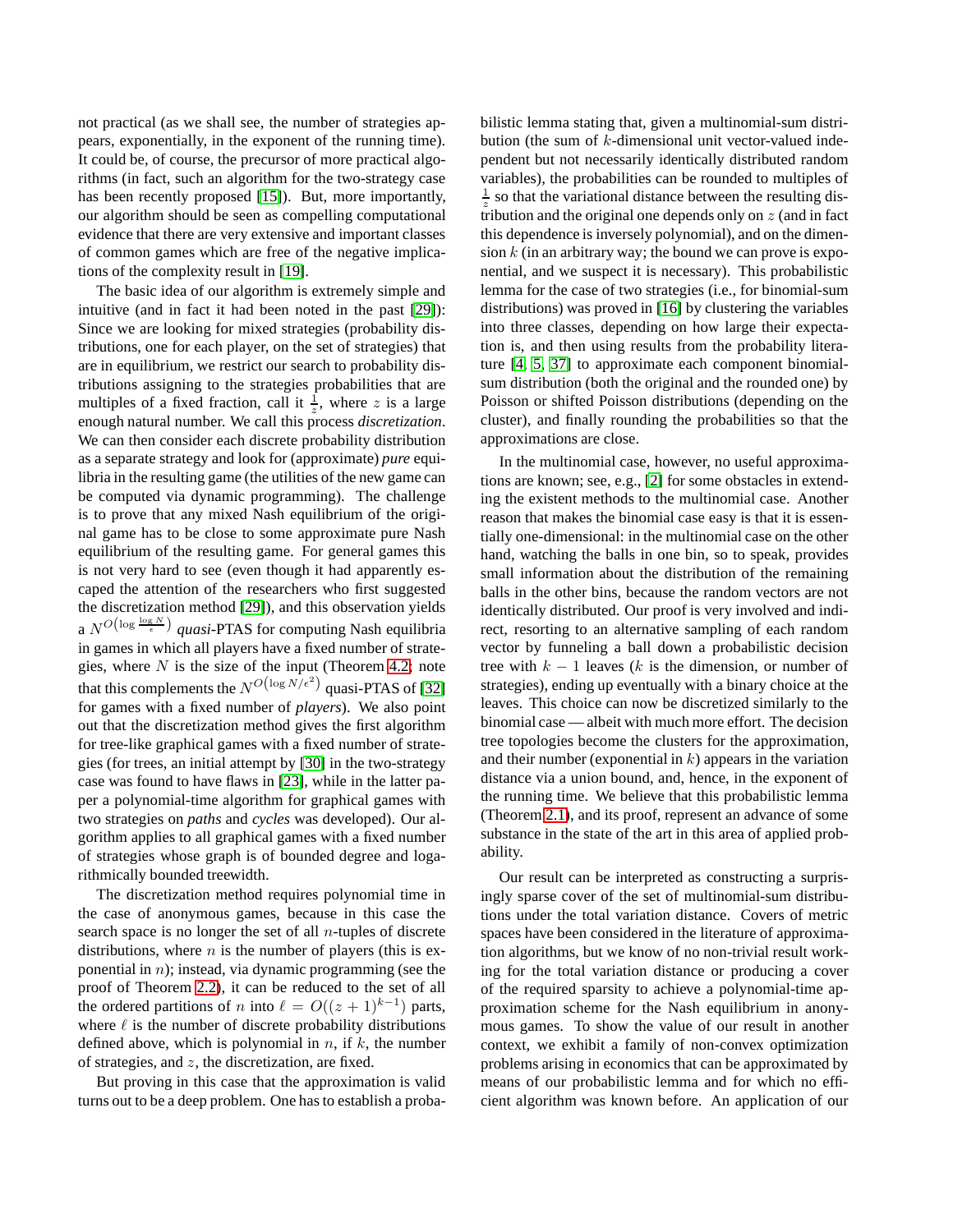result for this family of non-convex optimization problems is a PTAS for finding threat points in repeated anonymous games. These results are discussed in Section [5.](#page-8-1)

In the balance of this section we provide the necessary definitions. In the next section we describe the basics of the main result, including the algorithm and an overview of the proof. The main part of the proof of the probabilistic lemma is in Section [3,](#page-5-0) while in Section [4](#page-8-2) we explore the application of our method to broad generalizations of anonymous games, as well as general (non-anonymous) games and graphical games. In Section [5](#page-8-1) we present the application of our result to certain types of non-convex optimization problems. We conclude with a discussion of problems that remain open.

#### 1.1 Definitions and Notation

An *anonymous game* is a triple  $G = (n, k, \{u_i^p\})$  where  $[n] = \{1, \ldots, n\}, n \geq 2$ , is the set of players,  $[k] =$  $\{1, \ldots, k\}, k \geq 2$ , is the set of strategies, and  $u_i^p$  with  $p \in [n]$  and  $i \in [k]$  is the utility of player p when she plays strategy *i*, a function mapping the set of partitions  $\Pi_{n-1}^k =$  $\{(x_1, \ldots, x_k) : x_i \in \mathbb{N}_0 \text{ for all } i \in [k], \sum_{i=1}^k x_i = n-1\}$ to the interval  $[0, 1]$ . <sup>[2](#page-2-1)</sup> Our working assumptions are that  $n$  is large and  $k$  is fixed; notice that, in this case, anonymous games are *succinctly representable* [\[35\]](#page-10-13), in the sense that their representation requires specifying  $O(n^k)$  numbers, as opposed to the  $nk^n$  numbers required for general games (arguably, succinct games are the only multiplayer games that are computationally meaningful, see [\[35\]](#page-10-13) for an extensive discussion of this point). The convex hull of the set  $\Pi_{n-1}^k$  will be denoted by  $\Delta_{n-1}^k = \{(x_1, \ldots, x_k) :$  $x_i \geq 0$  for all  $i \in [k], \sum_{i=1}^k x_i = n-1$ .

A *pure strategy profile* in such a game is a mapping S from  $[n]$  to  $[k]$ . A pure strategy profile S is an  $\epsilon$ *approximate pure Nash equilibrium*, where  $\epsilon \geq 0$ , if, for all  $p \in [n]$ ,  $u_S^{\tilde{p}}$  $\hat{\frac{p}{S(p)}}(x[S,p]) + \epsilon \geq u^p_i(x[S,p])$  for all  $i \in [k],$ where  $x[S, p] \in \Pi_{n-1}^k$  is the partition  $(x_1, \ldots, x_k)$  such that  $x_i$  is the number of players  $q \in [n] - \{p\}$  with  $S(q) = i$ .

A *mixed strategy profile* is a set of *n* distributions  $\{\delta_p \in$  $\{\Delta^k\}_{p \in [n]}$ , where by  $\Delta^k$  we denote the  $(k-1)$ -dimensional simplex, or, equivalently, the set of distributions over  $[k]$ . A mixed strategy profile is an  $\epsilon$ -Nash equilibrium if, for all  $p \in [n]$  and  $j, j' \in [k]$ ,

$$
E_{\delta_1,\ldots,\delta_n}u_j^p(x) > E_{\delta_1,\ldots,\delta_n}u_{j'}^p(x) + \epsilon \Rightarrow \delta_p(j') = 0,
$$

where x is drawn from  $\prod_{n=1}^{k}$  by drawing  $n-1$  random samples from  $[k]$  independently according to the distributions  $\delta_q$ ,  $q \neq p$ , and forming the induced partition.

Similarly, a mixed strategy profile is an  $\epsilon$ -*approximate Nash equilibrium* if, for all  $p \in [n]$  and  $j \in [k]$ ,

 $E_{\delta_1,...,\delta_n}u_i^p(x)+\epsilon\geq E_{\delta_1,...,\delta_n}u_j^p(x)$ , where *i* is drawn from [k] according to  $\delta_p$  and x is drawn from  $\prod_{n=1}^k$  as above, by drawing  $n - 1$  random samples from [k] independently according to the distributions  $\delta_q$ ,  $q \neq p$ , and forming the induced partition.

Clearly, an  $\epsilon$ -Nash equilibrium is also an  $\epsilon$ -approximate Nash equilibrium, but the converse is not true in general (for an extensive discussion, see [\[19\]](#page-10-1)). All our positive approximation results are for the stronger notion of the  $\epsilon$ -Nash equilibrium.

## **2 The Main Result**

The *total variation distance* between two distributions P and  $\mathbb Q$  over a finite set  $\mathcal A$  is

$$
||\mathbb{P} - \mathbb{Q}||_{TV} = \frac{1}{2} \sum_{\alpha \in \mathcal{A}} |\mathbb{P}(\alpha) - \mathbb{Q}(\alpha)|.
$$

Similarly, if  $X$  and  $Y$  are two random variables ranging over a finite set, their total variation distance, denoted

$$
||X-Y||_{TV},
$$

is defined as the total variation distance between their distributions. The bulk of the paper is dedicated to proving the following result, generalizing the one-dimensional  $(k = 2)$ case established in [\[16\]](#page-10-0).

<span id="page-2-0"></span>**Theorem 2.1** *Let*  $\{p_i \in \Delta^k\}_{i \in [n]}$ *, and let*  $\{\mathcal{X}_i \in \mathbb{R}^k\}_{i \in [n]}$ *be a set of independent* k*-dimensional random unit vectors such that, for all*  $i \in [n]$ ,  $\ell \in [k]$ ,  $\Pr[\mathcal{X}_i = e_\ell] = p_{i,\ell}$ , where  $e_{\ell} \in \mathbb{R}^k$  is the unit vector along dimension  $\ell$ ; also, *let* z > 0 *be an integer. Then there exists another set of probability vectors*  $\{\widehat{p}_i \in \Delta^k\}_{i \in [n]}$  *such that* 

- <span id="page-2-5"></span><span id="page-2-2"></span>*1.*  $|\hat{p}_{i,\ell} - p_{i,\ell}| = O\left(\frac{1}{z}\right)$ , for all  $i \in [n], \ell \in [k]$ ;
- 2.  $\hat{p}_{i,\ell}$  *is an integer multiple of*  $\frac{1}{2^k} \frac{1}{z}$ *, for all*  $i \in [n], \ell \in$ [k]*;*
- <span id="page-2-6"></span>*3. if*  $p_{i,\ell} = 0$ *, then*  $\hat{p}_{i,\ell} = 0$ *, for all*  $i \in [n], \ell \in [k]$ ;
- *4. if*  $\{\mathcal{X}_i \in \mathbb{R}^k\}_{i \in [n]}$  *is a set of independent random unit vectors such that*  $\Pr[\widehat{X}_i = e_\ell] = \widehat{p}_{i,\ell}$ *, for all*  $i \in [n], \ell \in [k]$ , then

<span id="page-2-3"></span>
$$
\left\| \sum_{i} \mathcal{X}_{i} - \sum_{i} \widehat{\mathcal{X}}_{i} \right\|_{\text{TV}} = O\left(f(k) \frac{\log z}{z^{1/5}}\right) \quad (1)
$$

*and, moreover, for all*  $j \in [n]$ *,* 

<span id="page-2-4"></span>
$$
\left\| \sum_{i \neq j} \mathcal{X}_i - \sum_{i \neq j} \widehat{\mathcal{X}}_i \right\|_{\text{TV}} = O\left(f(k) \frac{\log z}{z^{1/5}}\right), \quad (2)
$$

*where* f(k) *is an exponential function of* k *estimated in the proof.*

<span id="page-2-1"></span><sup>&</sup>lt;sup>2</sup>In the literature on Nash approximation, utilities are usually normalized in this way so that the approximation error is additive.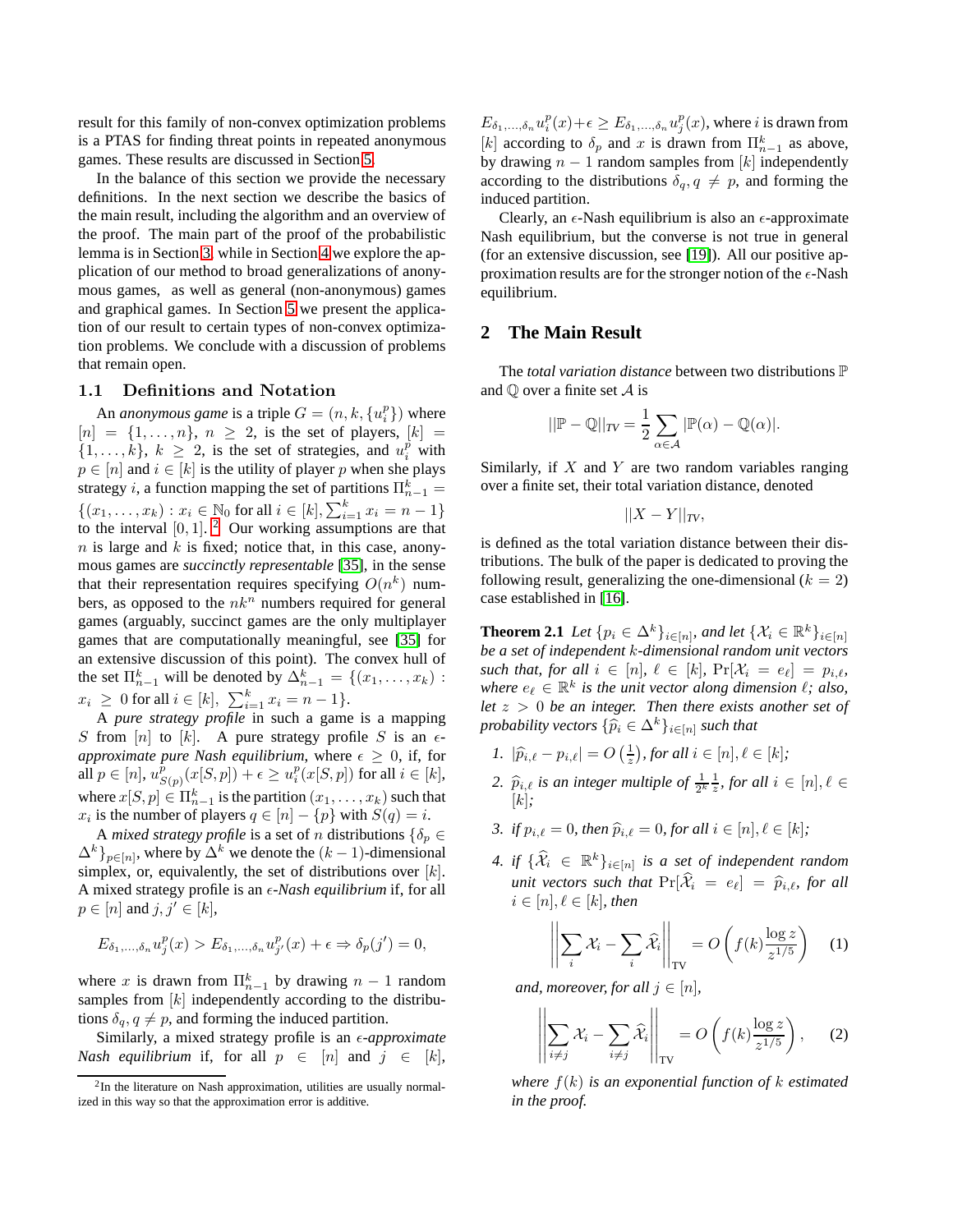In other words, there is a way to quantize any set of  $n$  independent random vectors into another set of  $n$  independent random vectors, whose probabilities of obtaining each value are integer multiples of  $\epsilon \in [0,1]$ , so that the total variation distance between the distribution of the sum of the vectors before and after the quantization is bounded by  $O(f(k)2^{k/6} \epsilon^{1/6})$ . The important, and perhaps surprising, aspect of this bound is the lack of dependence on the number n of random vectors. From this, the main result of this section follows.

<span id="page-3-0"></span>**Theorem 2.2** *There is a PTAS for the mixed Nash equilibrium problem for anonymous games with a constant number of strategies.*

**Proof:** Consider a mixed Nash equilibrium  $(p_1, \ldots, p_n)$ . We claim that the mixed strategy profile  $(\widehat{p}_1, \ldots, \widehat{p}_n)$  speci-fied by Theorem [2.1](#page-2-0) constitutes a  $O(f(k)z^{-\frac{1}{6}})$ -Nash equilibrium. Indeed, for every player  $i \in [n]$  and every pure strategy  $m \in [k]$  for that player, let us track down the change in the expected utility of the player for playing strategy m when the distribution over  $\Pi_{n-1}^k$  defined by the  $\{p_j\}_{j\neq i}$  is replaced by the distribution defined by the  $\{\widehat{p}_j\}_{j \neq i}$ . It is not hard to see that the absolute change is bounded by the total variation distance between the distributions of the random vectors  $\sum_{j\neq i} \mathcal{X}_j$  and  $\sum_{j\neq i} \widehat{\mathcal{X}}_j$ , where  $\{\mathcal{X}_j\}_{j\neq i}$  are independent random vectors distributed according to the distributions  $\{p_j\}_{j\neq i}$  and, similarly,  $\{\mathcal{X}_j\}_{j\neq i}$ are independent random vectors distributed according to the distributions  $\{\widehat{p}_j\}_{j\neq i}$ .<sup>[3](#page-3-1)</sup> Hence, by Theorem [2.1,](#page-2-0) the change in the utility of the player is at most  $O(f(k)z^{-\frac{1}{6}})$ , which implies that the  $\hat{p}_i$ 's constitute an  $O(f(k)z^{-\frac{1}{6}})$ -Nash equi-<br> $\sum_{i=1}^{k}$ librium of the game. If we take  $z = (f(k)/\epsilon)^6$ , this is a δ-Nash equilibrium, for  $\delta = O(ε)$ .

From the previous discussion it follows that there exists a mixed strategy profile  $\{\widehat{p}_i\}_i$  which is of the very special kind described by Property [2](#page-2-2) in the statement of The-orem [2.1](#page-2-0) and constitutes a  $\delta$ -Nash equilibrium of the given game, if we choose  $z = (f(k)/\epsilon)^6$ . The problem is, of course, that we do not know such a mixed strategy profile and, moreover, we cannot afford to do exhaustive search over all mixed strategy profiles satisfying Property [2,](#page-2-2) since there is an exponential number of those. We do instead the following search which is guaranteed to find a  $\delta$ -Nash equilibrium.

Notice that there are at most  $(2^k z)^k = 2^{k^2} (f(k)/\epsilon)^{6k} =$ :  $K$  "quantized" mixed strategies with each probability being a multiple of  $\frac{1}{2^k} \frac{1}{z}$ ,  $z = (f(k)/\epsilon)^6$ . Let K be the set of such quantized mixed strategies. We start our algorithm by guessing the partition of the number  $n$  of players into quantized mixed strategies; let  $\theta = {\theta_{\sigma}}_{\sigma \in \mathcal{K}}$  be the partition, where  $\theta_{\sigma}$  represents the number of players choosing the discretized mixed strategy  $\sigma \in \mathcal{K}$ . Now we only need to determine if there exists an assignment of mixed strategies to the players in [n], with  $\theta_{\sigma}$  of them playing mixed strategy  $\sigma \in \mathcal{K}$ , so that the corresponding mixed strategy profile is a  $\delta$ -Nash equilibrium. To answer this question it is enough to solve the following *max-flow* problem. Let us consider the bipartite graph  $([n], \mathcal{K}, E)$  with edge set E defined as follows:  $(i, \sigma) \in E$ , for  $i \in [n]$  and  $\sigma \in \mathcal{K}$ , if  $\theta_{\sigma} > 0$  and  $\sigma$  is a  $\delta$ -best response for player i, if the partition of the other players into the mixed strategies in K is the partition  $\theta$ , with one unit subtracted from  $\theta_{\sigma}$ . Note that to define  $E$  expected payoff computations are required. By straightforward dynamic programming, the expected utility of player i for playing pure strategy  $s \in [k]$ given the mixed strategies of the other players can be computed with  $O(kn^k)$  operations on numbers with at most  $b(n, z, k) := \lceil 1 + n(k + \log_2 z) + \log_2(1/u_{\min}) \rceil$  bits, where  $u_{\text{min}}$  is the smallest non-zero payoff value of the game.<sup>[5](#page-3-3)</sup> To conclude the construction of the max-flow instance we add a source node u connected to all the left hand side nodes and a sink node v connected to all the right hand side nodes. We set the capacity of the edge  $(\sigma, v)$  equal to  $\theta_{\sigma}$ , for all  $\sigma \in \mathcal{K}$ , and the capacity of all other edges equal to 1. If the maxflow from  $u$  to  $v$  has value  $n$  then there is a way to assign discretized mixed strategies to the players so that  $\theta_{\sigma}$  of them play mixed strategy  $\sigma \in \mathcal{K}$  and the resulting mixed strategy profile is a  $\delta$ -Nash equilibrium (details omitted). There are at most  $(n+1)^{K-1}$  possible guesses for  $\theta$ ; hence, the search takes overall time

$$
O((nKk^{2}n^{k}b(n, z, k) + p(n + K + 2)) \cdot (n + 1)^{K-1}),
$$

where  $p(n + K + 2)$  is the time needed to find an integral maximum flow in a graph with  $n + K + 2$  nodes and edge-weights encoded with at most  $\lceil \log_2 n \rceil$  bits. Hence, the overall time is

$$
n^{O\left(2^{k^2} \left(\frac{f(k)}{\epsilon}\right)^{6k}\right)} \cdot \log_2(1/u_{\min}).
$$

п

**Remark:** Theorem [2.1](#page-2-0) can be interpreted as constructing a sparse cover of the set of distributions of sums of independent random unit vectors under the total variation distance. We know of no non-trivial results working for this distance or achieving the same sparsity.

<span id="page-3-1"></span> $3$ To establish this bound we use the fact that all utilities lie in [0, 1].

<span id="page-3-2"></span><sup>&</sup>lt;sup>4</sup>For our discussion, a mixed strategy  $\sigma$  of player *i* is a δ-best response to a set of mixed strategies for the other players iff the expected payoff of player i for playing any pure strategy s in the support of  $\sigma$  is no more than  $\delta$  worse than her expected payoff for playing any pure strategy  $s'$ .

<span id="page-3-3"></span><sup>5</sup>To compute a bound on the number of bits required for the expected utility computations, note that the expected utility is positive, cannot exceed 1, and its smallest possible non-zero value is at least  $(\frac{1}{2^k} \frac{1}{z})^n u_{\text{min}}$ , since the mixed strategies of all players are from the set  $K$ .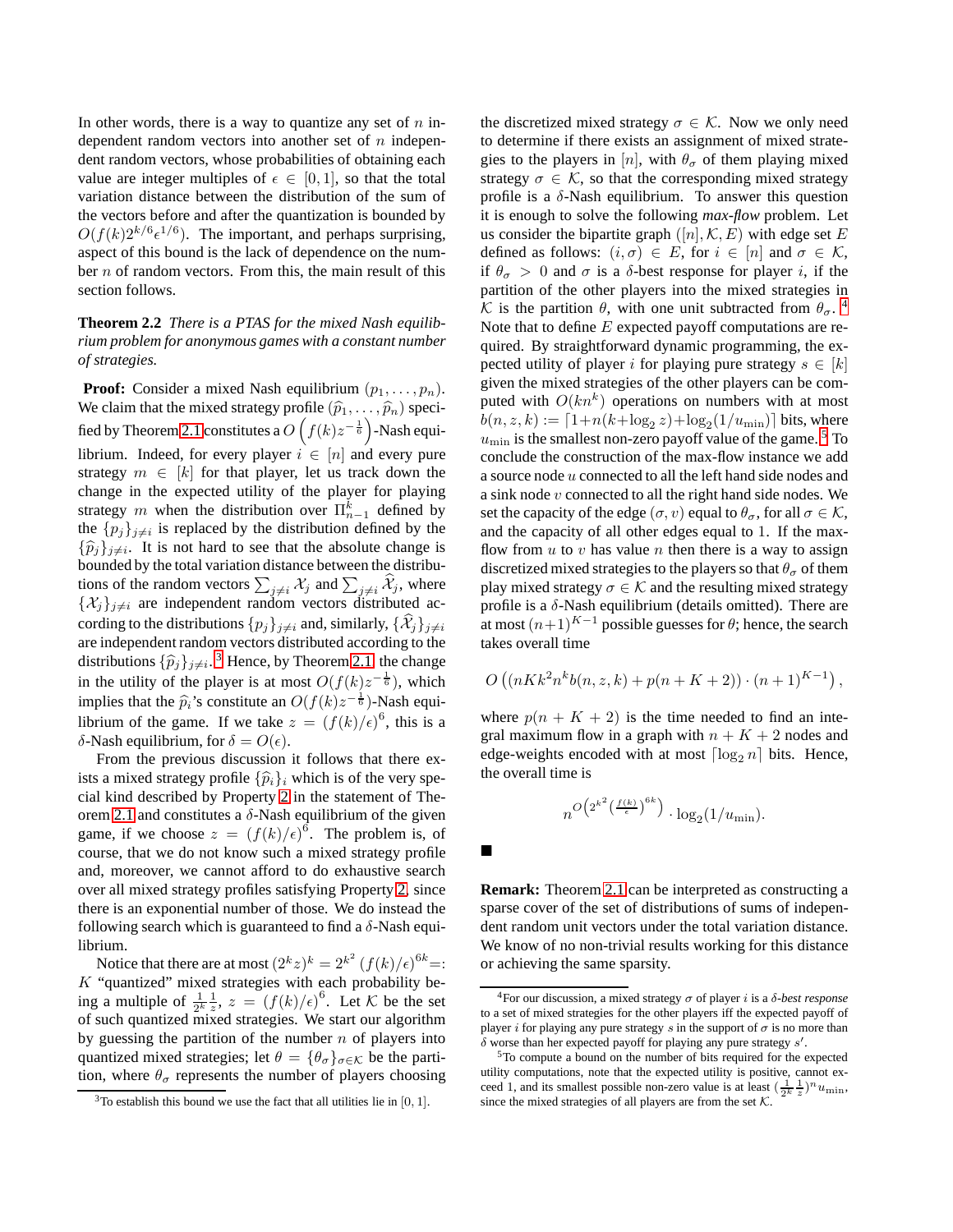#### 2.1 Discussion of Proof Techniques

Observe that, from a technical perspective, the  $k > 2$ case of Theorem [2.1](#page-2-0) is inherently different than the  $k = 2$ case, which was shown in [\[16\]](#page-10-0) (Theorem 3.1). Indeed, when  $k = 2$ , knowledge of the number of players who selected their first strategy determines the whole partition of the number of players into strategies; therefore, in this case the probabilistic experiment is in some sense *onedimensional*. On the other hand, when  $k > 2$ , knowledge of the number of "balls in a bin", that is the number of players who selected a particular strategy, does not provide full information about the number of balls in the other bins. This complication would be quite benign if the vectors  $\mathcal{X}_i$ were identically distributed, since in this case the number of balls in a bin would at least characterize precisely the probability distribution of the number of balls in the other bins (as a multinomial distribution with one bin less and the bin-probabilities appropriately renormalized). But, in our case, the vectors  $\mathcal{X}_i$  are not identically distributed. Hence, already for  $k = 3$  the problem is fundamentally more involved than in the  $k = 2$  case.

Indeed, it turns out that obtaining the result for the  $k = 2$ case is easier. Here is the intuition: If the expectation of every  $\mathcal{X}_i$  at the first bin was small, their sum would be distributed like a Poisson distribution (marginally at that bin); if the expectation of every  $\mathcal{X}_i$  was large, the sum would be distributed like a (discretized) Normal distribution. [6](#page-4-0) So, to establish the result we can do the following (see [\[16\]](#page-10-0) for details): First, we cluster the  $\mathcal{X}_i$ 's into those with small and those with large expectation at the first bin, and then we discretize the  $\mathcal{X}_i$ 's separately in the two clusters in such a way that the sum of their expectations (within each cluster) is preserved to within the discretization accuracy. To show the closeness in total variation distance between the sum of the  $\mathcal{X}_i$ 's before and after the discretization, we compare instead the Poisson or Normal distributions (depending on the cluster) which approximate the sum of the  $\mathcal{X}_i$ 's: For the "small cluster", we compare the Poisson distributions approximating the sum of the  $\mathcal{X}_i$ 's before and after the discretization. For the "large cluster", we compare the Normals approximating the sum of the  $\mathcal{X}_i$ 's before and after the discretization.

One would imagine that a similar technique, i.e., approximating by a multidimensional Poisson or Normal distribution, would work for the  $k > 2$  case. Comparing a sum of multinomial random variables to a multidimensional Poisson or Normal distribution is a little harder in many dimensions (see the discussion in [\[2\]](#page-9-5)), but almost optimal bounds

*are* known for both the multidimensional Poisson [\[2,](#page-9-5) [38\]](#page-10-18) and the multidimensional Normal [\[6,](#page-9-7) [26\]](#page-10-19) approximations. Nevertheless, these results by themselves are not sufficient for our setting: Approximating by a multidimensional Normal performs very poorly at the coordinates where the vectors have small expectations, and approximating by a multidimensional Poisson fails at the coordinates where the vectors have large expectations. And in our case, it could very well be that the sum of the  $\mathcal{X}_i$ 's is distributed like a multidimensional Poisson distribution in a subset of the coordinates and like a multidimensional Normal in the complement (those coordinates where the  $\mathcal{X}_i$ 's have respectively small or large expectations). What we really need, instead, is a multidimensional approximation result that combines the multidimensional Poisson and Normal approximations in the same picture; and such a result is not known.

Our approach instead is very indirect. We define an alternative way of sampling the vectors  $\mathcal{X}_i$  which consists of performing a random walk on a binary decision tree and performing a probabilistic choice between two strategies at the leaves of the tree (Sections [3.1](#page-5-1) and [3.2\)](#page-5-2). The random vectors are then clustered so that, within a cluster, all vectors share the same decision tree (Section [3.3\)](#page-5-3), and the rounding, performed separately for every cluster, consists of discretizing the probabilities for the probabilistic experiments at the leaves of the tree (Section [3.4\)](#page-6-0). The rounding is done in such a way that, if all vectors  $\mathcal{X}_i$  were to end up at the same leaf after walking on the decision tree, then the one-dimensional result described above would apply for the (binary) probabilistic choice that the vectors are facing at the leaf. However, the random walks will not all end up at the same leaf with high probability. To remedy this, we define a coupling between the random walks of the original and the discretized vectors for which, in the typical case, the probabilistic experiments that the original vectors will run at every leaf of the tree are very "similar" to the experiments that the discretized vectors will run. That is, our coupling guarantees that, with high probability over the random walks, the total variation distance between the choices (as random variables) that are to be made by the original vectors at every leaf of the decision tree and the choices (again as random variables) that are to be made by the discretized vectors is very small. The coupling of the random walks is defined in Section [3.5,](#page-6-1) and a quantification of the similarity of the leaf experiments under this coupling is given in Section [3.6.](#page-7-0)

For a discussion about why naive approaches such as *rounding to the closest discrete distribution* or *randomized rounding* do not appear useful, even for the  $k = 2$  case, see Section 3.1 of [\[16\]](#page-10-0).

<span id="page-4-0"></span><sup>6</sup>Comparing, in terms of variational distance, a sum of independent Bernoulli random variables to a Poisson or a Normal distribution is an important problem in probability theory. The approximations we use are obtained by applications of *Stein's method* [\[3,](#page-9-6) [4,](#page-9-3) [37\]](#page-10-17).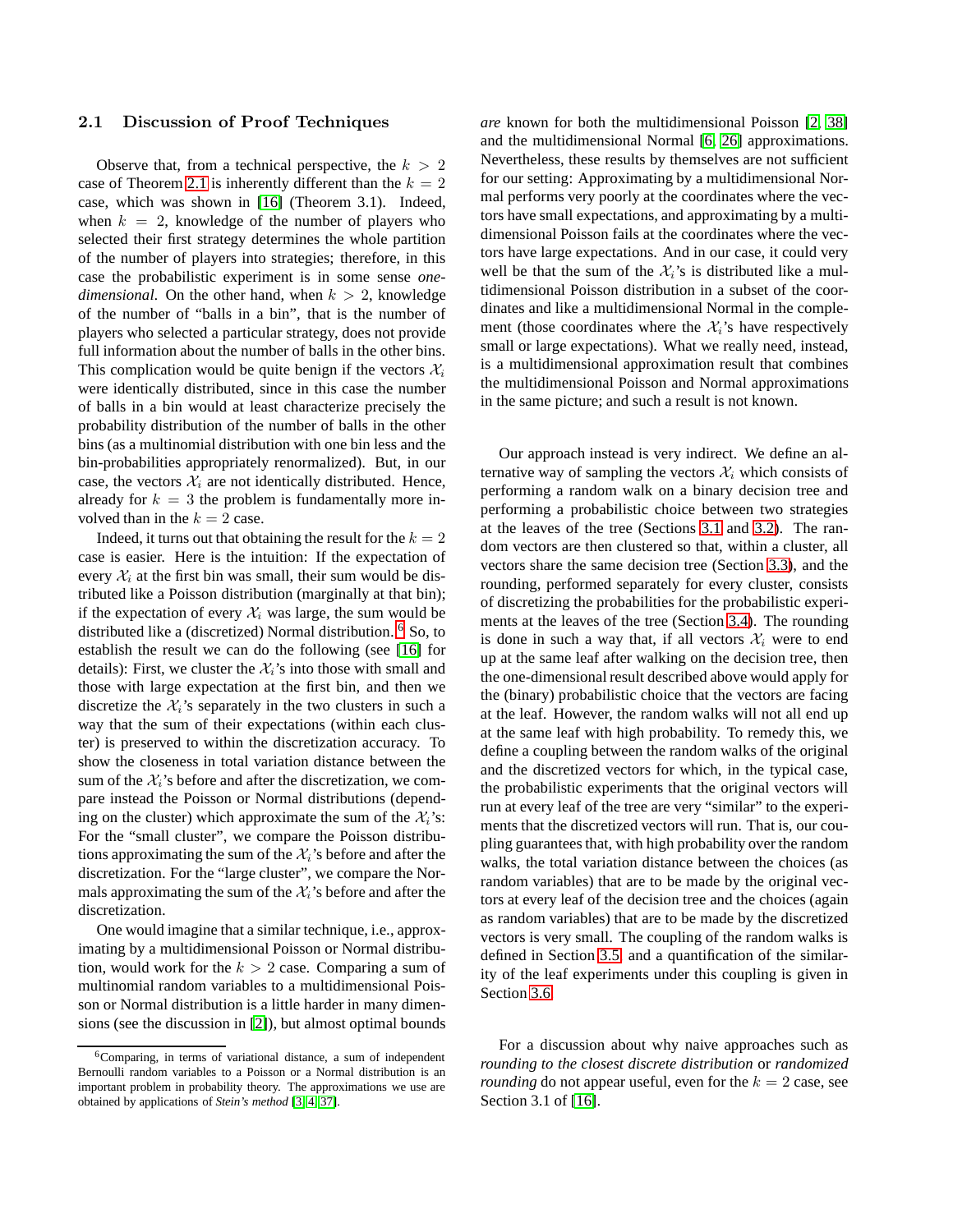# <span id="page-5-1"></span><span id="page-5-0"></span>**3 Proof of Theorem [2.1](#page-2-0)**

## 3.1 The Trickle-down Process

Consider the mixed strategy  $p_i$  of player i. The crux of our argument is an alternative way to sample from this distribution, based on the so-called *trickle-down process*, defined next.

#### **TDP** — Trickle-Down Process

**Input:**  $(S, p)$ , where  $S = \{i_1, \ldots, i_m\} \subseteq [k]$  is a set of strategies and p a probability distribution  $p(i_j) > 0 : j =$  $1, \ldots, m$ . We assume that the elements of S are ordered  $i_1, \ldots, i_m$  in such a way that (a)  $p(i_2)$  is the largest of the  $p(i_j)$ 's and (b) for  $2 \neq j < j' \neq 2$ ,  $p(i_j) \leq p(i_{j'})$ . That is, the largest probability is second, and, other than that, the probabilities are sorted in non-decreasing order (ties broken lexicographically).

**if**  $|S| \leq 2$  stop;

**else** apply the *partition and double operation*:

- 1. let  $\ell^*$  < *m* be the (unique) index such that  $\sum_{\ell < \ell^*} p(i_\ell) \leq \frac{1}{2}$  and  $\sum_{\ell > \ell^*} p(i_\ell) < \frac{1}{2}$ ;
- 2. Define the sets  $S_L = \{i_\ell : \ell \leq \ell^*\}$  and  $S_R = \{i_\ell : \ell \geq \ell^*\}$
- 3. Define the probability distribution  $p<sub>L</sub>$  such that, for all  $\ell < \ell^*$ ,  $p_L(i_{\ell}) = 2p(i_{\ell})$ . Also, let  $t := 1$ all  $\ell < \ell^*$ ,  $p_L(i_{\ell}) = 2p(i_{\ell})$ . Also, let  $t := 1 - \sum_{\ell=1}^{\ell^* - 1} p_L(i_{\ell})$ ; if  $t = 0$ , then remove  $\ell^*$  from  $S_L$ , otherwise set  $p_L(i_{\ell^*}) = t$ . Similarly, define the probability distribution  $p_R$  such that  $p_R(i_\ell) = 2p(i_\ell)$ , for all  $\ell > \ell^*$  and  $p_R(i_{\ell^*}) = 1 - \sum_{\ell^*+1}^m p_R(i_\ell)$ . Notice that, because of the way we have ordered the strategies in S,  $i_{\ell^*}$  is neither the first nor the last element of S in our ordering, and hence  $2 \leq |S_L|, |S_R| < |S|$ .

4. call **TDP**( $S_L, p_L$ ); call **TDP**( $S_R, p_R$ );

That is, TDP splits the support of the mixed strategy of a player into a tree of finer and finer sets of strategies, with all leaves having just two strategies. At each level the two sets in which the set of strategies is split overlap in at most one strategy (whose probability mass is divided between its two copies). The two sets then have probabilities adding up to  $1/2$ , but then the probabilities are multiplied by 2, so that each node of the tree represents a distribution.

#### <span id="page-5-2"></span>3.2 The Alternative Sampling of  $\mathcal{X}_i$

Let  $p_i$  be the mixed strategy of player i, and  $S_i$  be its support.<sup>[7](#page-5-4)</sup> The execution of  $\mathbf{TDP}(\mathcal{S}_i, p_i)$  defines a rooted

binary tree  $T_i$  with node set  $V_i$  and set of leaves  $\partial T_i$ . Each node  $v \in V_i$  is identified with a pair  $(S_v, p_{i,v})$ , where  $S_v \subseteq$ [k] is a set of strategies and  $p_{i,v}$  is a distribution over  $S_v$ . Based on this tree, we define the following alternative way to sample  $\mathcal{X}_i$ :

SAMPLING  $\mathcal{X}_i$ 

- 1. (*Stage 1*) Perform a random walk from the root of the tree  $T_i$  to the leaves, where, at every non-leaf node, the left or right child is chosen with probability  $1/2$ ; let  $\Phi_i \in \partial T_i$  be the (random) leaf chosen by the random walk;
- 2. (*Stage 2*) Let  $(S, p)$  be the label assigned to the leaf  $\Phi_i$ , where  $S = \{\ell_1, \ell_2\}$ ; set  $\mathcal{X}_i = e_{\ell_1}$ , with probability  $p(\ell_1)$ , and  $\mathcal{X}_i = e_{\ell_2}$ , with probability  $p(\ell_2)$ .

The following lemma, whose straightforward proof we omit, states that this is indeed an alternative sampling of the mixed strategy of player i.

**Lemma 3.1** *For all*  $i \in [n]$ *, the process* SAMPLING  $\mathcal{X}_i$  *outputs*  $\mathcal{X}_i = e_\ell$  *with probability*  $p_{i,\ell}$ *, for all*  $\ell \in [k]$ *.* 

#### <span id="page-5-3"></span>3.3 Clustering the Random Vectors

We use the process **TDP** to cluster the random vectors of the set  $\{\mathcal{X}_i\}_{i \in [n]}$ . We define a cell for every possible tree structure. In particular, for some  $\alpha > 0$  to be determined later in the proof,

**Definition 3.2 (Cell Definition)** *Two vectors*  $\mathcal{X}_i$  *and*  $\mathcal{X}_j$ *belong to the same cell if*

- *there exists a tree isomorphism*  $f_{i,j}: V_i \to V_j$  *between the trees*  $T_i$  *and*  $T_j$  *such that, for all*  $u \in V_i$ *,*  $v \in V_j$ *, if*  $f_{i,j}(u) = v$ , then  $S_u = S_v$ , and in fact the elements of  $S_u$  *and*  $S_v$  *are ordered the same way by*  $p_{i,u}$  *and*  $p_{j,v}$ *.*
- *if*  $u \in \partial T_i$ ,  $v = f_{i,j}(u) \in \partial T_j$ , and  $\ell^* \in S_u = S_v$  is *the strategy with the smallest probability mass for both*  $p_{i,u}$  and  $p_{j,v}$ , then either  $p_{i,u}(\ell^*), p_{j,v}(\ell^*) \leq \frac{|\mathcal{Z}^{\alpha}|}{z}$  or  $p_{i,u}(\ell^*), p_{j,v}(\ell^*) > \frac{\ell^{\alpha+1}}{z}$ ; the leaf is called Type A leaf *in the first case,* Type B leaf *in the second case.*

<span id="page-5-5"></span>It is easy to see that the total number of cells is bounded by a function of  $k$  only, estimated in the following claim; the proof of the claim is postponed to Appendix [A.](#page-11-0)

**Claim 3.3** *Any tree resulting from TDP has at most*  $k - 1$ *leaves, and the total number of cells is bounded by*  $q(k)$  =  $k^{k^2} 2^{k-1} 2^k k!$ .

<span id="page-5-4"></span><sup>&</sup>lt;sup>7</sup>In this section and the following two sections we assume that  $|S_i|$ 1; if not, we set  $\hat{p}_i = p_i$ , and all claims we make in Sections [3.5](#page-6-1) and [3.6](#page-7-0) are trivially satisfied.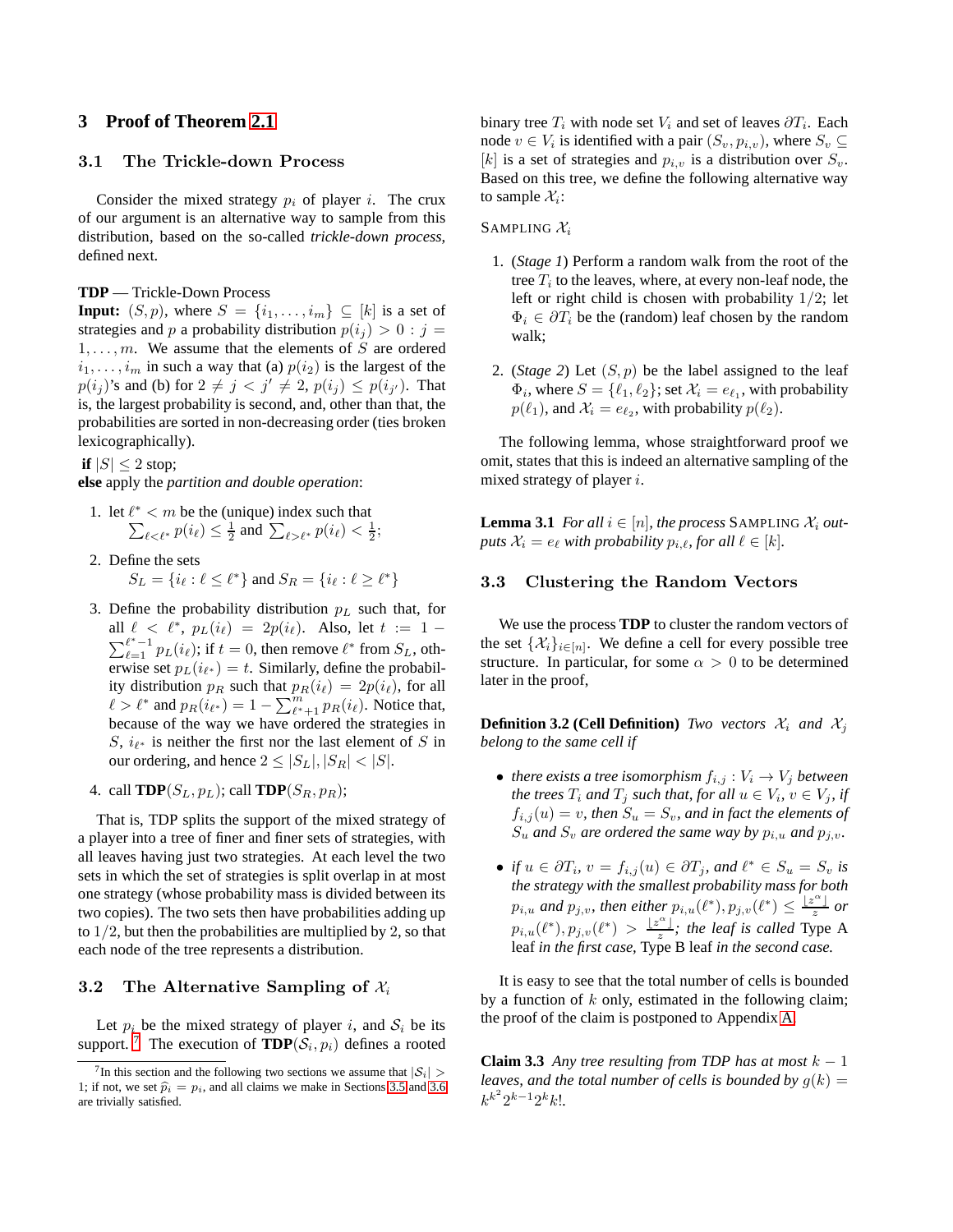## <span id="page-6-0"></span>3.4 Discretization within a Cell

Recall that our goal is to "discretize" the probabilities in the distribution of the  $\mathcal{X}_i$ 's. We will do this separately in every cell of our clustering. In particular, supposing that  $\{\mathcal{X}_i\}_{i\in\mathcal{I}}$  is the set of vectors falling in a particular cell, for some index set  $I$ , we will define a set of "discretized" vectors  $\{\mathcal{X}_i\}_{i\in\mathcal{I}}$  in such a way that, for  $h(k) = k2^k$ , and for all  $j \in \mathcal{I}$ ,

$$
\left\| \sum_{i \in \mathcal{I}} \mathcal{X}_i - \sum_{i \in \mathcal{I}} \widehat{\mathcal{X}}_i \right\|_{TV} = O(h(k) \log z \cdot z^{-1/5}); \quad (3)
$$

$$
\left\| \sum_{i \in \mathcal{I} \setminus \{j\}} \mathcal{X}_i - \sum_{i \in \mathcal{I} \setminus \{j\}} \widehat{\mathcal{X}}_i \right\|_{TV} = O(h(k) \log z \cdot z^{-1/5}). \quad (4)
$$

We establish these bounds in Section [3.5.](#page-6-1) Using the bound on the number of cells in Claim [3.3,](#page-5-5) an easy application of the coupling lemma implies the bounds shown in [\(1\)](#page-2-3) and [\(2\)](#page-2-4) for  $f(k) := h(k) \cdot g(k)$ , thus concluding the proof of Theorem [2.1.](#page-2-0)

We shall henceforth concentrate on a particular cell containing the vectors  $\{\mathcal{X}_i\}_{i\in\mathcal{I}}$ , for some  $\mathcal{I} \subseteq [n]$ . Since the trees  $\{T_i\}_{i\in\mathcal{I}}$  are isomorphic, for notational convenience we shall denote all those trees by  $T$ . To define the vectors  $\{\widehat{\mathcal{X}}_i\}_{i\in\mathcal{I}}$  we must provide, for all  $i\in\mathcal{I}$ , a distribution  $\widehat{p}_i : [k] \to [0, 1]$  such that  $\Pr[\mathcal{X}_i = e_\ell] = \widehat{p}_i(\ell)$ , for all  $\ell \in [k]$ . To do this, we assign to all  $\{\widehat{\mathcal{X}}_i\}_{i \in \mathcal{I}}$  the tree T and then, for every leaf  $v \in \partial T$  and  $i \in \mathcal{I}$ , define a distribution  $\widehat{p}_{i,v}$  over the two-element ordered set  $S_v$ , by the ROUND-ING process below. Then the distribution  $\hat{p}_i$  is implicitly defined as  $\widehat{p}_i(\ell) = \sum_{v \in \partial T: \ell \in S_v} 2^{-depth_T(v)} \widehat{p}_{i,v}(\ell).$ 

ROUNDING: for all  $v \in \partial T$  with  $S_v = \{\ell_1, \ell_2\}, \ell_1, \ell_2 \in [k]$ do the following

- <span id="page-6-2"></span>1. find a set of probabilities  $\{p_{i,\ell_1}\}_{i\in\mathcal{I}}$  with the following properties
	- for all  $i \in \mathcal{I}, |p_{i,\ell_1} p_{i,\nu}(\ell_1)| \leq \frac{1}{z};$
	- for all  $i \in \mathcal{I}$ ,  $p_{i,\ell_1}$  is an integer multiple of  $\frac{1}{z}$ ;
	- $\left| \sum_{i \in \mathcal{I}} p_{i,\ell_1} \sum_{i \in \mathcal{I}} p_{i,v}(\ell_1) \right| \leq \frac{1}{z};$
- 2. for all  $i \in \mathcal{I}$ , set  $\widehat{p}_{i,v}(\ell_1) := p_{i,\ell_1}, \widehat{p}_{i,v}(\ell_2) := 1 p_{i,\ell_1};$

Finding the set of probabilities required by Step [1](#page-6-2) of the ROUNDING process is straightforward and the details are omitted (see [\[16\]](#page-10-0), Section 3.3 for a way to do so). It is now easy to check that the set of probability vectors  $\{\widehat{p}_i\}_{i\in\mathcal{I}}$ satisfies Properties [1,](#page-2-5) [2](#page-2-2) and [3](#page-2-6) of Theorem [2.1.](#page-2-0)

#### <span id="page-6-1"></span>3.5 Coupling within a Cell

We are now coming to the main part of the proof: Showing that the variational distance between the original and the discretized distribution within a cell depends only on z and k. We will only argue that our discretization satisfies  $(3)$ ; the proof of [\(4\)](#page-6-4) is identical.

Before proceeding let us introduce some notation. Specifically,

- <span id="page-6-3"></span>• let  $\Phi_i \in \partial T$  be the leaf chosen by Stage 1 of the process SAMPLING  $\mathcal{X}_i$  and  $\hat{\Phi}_i \in \partial T$  the leaf chosen by Stage 1 of SAMPLING  $\mathcal{X}_i$ ;
- let  $\Phi = (\Phi_i)_{i \in \mathcal{I}}$  and let G denote the distribution of  $\Phi$ ; similarly, let  $\hat{\Phi} = (\hat{\Phi}_i)_{i \in \mathcal{I}}$  and let  $\hat{G}$  denote the distribution of  $\hat{\Phi}$ .

<span id="page-6-4"></span>Moreover, for all  $v \in \partial T$ , with  $S_v = \{\ell_1, \ell_2\}$  and ordering  $(\ell_1, \ell_2),$ 

- let  $\mathcal{I}_v \subseteq \mathcal{I}$  be the (random) index set such that  $i \in \mathcal{I}_v$ iff  $i \in \mathcal{I} \wedge \Phi_i = v$  and, similarly, let  $\widehat{\mathcal{I}}_v \subseteq \mathcal{I}$  be the (random) index set such that  $i \in \widehat{\mathcal{I}}_v$  iff  $i \in \mathcal{I} \wedge \hat{\Phi}_i = v$ ;
- let  $\mathcal{J}_{v,1},\mathcal{J}_{v,2}\subseteq \mathcal{I}_v$  be the (random) index sets such  $i \in \mathcal{J}_{v,1}$  iff  $i \in \mathcal{I}_v \wedge \mathcal{X}_i = e_{\ell_1}$  and  $i \in \mathcal{J}_{v,2}$  iff  $i \in \mathcal{I}_v \wedge \mathcal{X}_i = e_{\ell_2};$
- let  $T_{v,1} = |\mathcal{J}_{v,1}|$ ,  $T_{v,2} = |\mathcal{J}_{v,2}|$  and let  $F_v$  denote the distribution of  $T_{n,1}$ ;
- let  $T := ((T_{v,1}, T_{v,2}))_{v \in \partial T}$  and let F denote the distribution of  $T$ :
- let  $\hat{\mathcal{J}}_{v,1}, \hat{\mathcal{J}}_{v,2}, \hat{T}_{v,1}, \hat{T}_{v,2}, \hat{T}, \hat{F}_v, \hat{F}$  be defined similarly.

<span id="page-6-7"></span>The following is easy to see; we postpone its proof to the appendix.

**Claim 3.4** *For all*  $\theta \in (\partial T)^{\mathcal{I}}$ ,  $G(\theta) = G(\theta)$ .

Since G and  $\widehat{G}$  are the same distribution we will henceforth denote that distribution by  $G$ . The following lemma is sufficient to conclude the proof of Theorem [2.1.](#page-2-0)

<span id="page-6-5"></span>**Lemma 3.5** *There exists a value of* α*, used in the definition of the cells, such that, for all*  $v \in \partial T$ *,* 

<span id="page-6-6"></span>
$$
G\left(\begin{array}{c} \theta : \\ ||F_v(\cdot|\Phi=\theta) - \widehat{F}_v(\cdot|\hat{\Phi}=\theta)||_{\text{TV}} \le O\left(\frac{2^k \log z}{z^{1/5}}\right) \end{array}\right) \ge 1 - \frac{4}{z^{1/3}}, \tag{5}
$$

*where*  $F_v(\cdot | \Phi)$  *denotes the conditional probability distribution of*  $T_{v,1}$  *given*  $\Phi$  *and, similarly,*  $F_v(\cdot|\hat{\Phi})$  *denotes the conditional probability distribution of*  $\widehat{T}_{v,1}$  *given*  $\hat{\Phi}$ *.*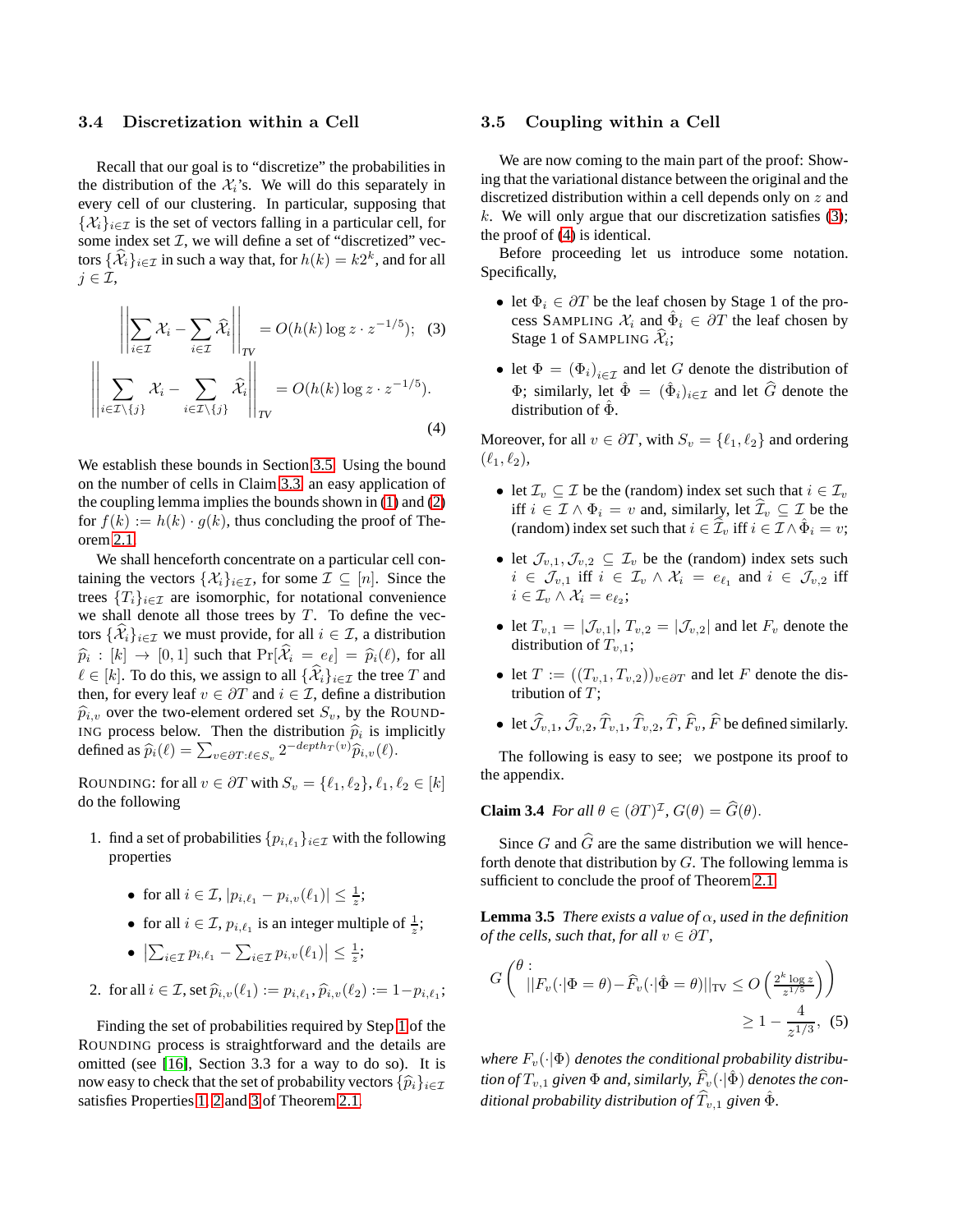Lemma [3.5](#page-6-5) states roughly that, for all  $v \in \partial T$ , with probability at least  $1 - \frac{4}{z^{1/3}}$  over the choices made by Stage 1 of processes {SAMPLING  $\mathcal{X}_i$ }<sub>i∈*I*</sub> and {SAMPLING  $\{\mathcal{X}_i\}_{i\in\mathcal{I}}$  — assuming that these processes are coupled to make the same decisions in Stage  $1$  — the total variation distance between the conditional distribution of  $T_{v,1}$  and  $\widehat{T}_{v,1}$  is bounded by  $O\left(\frac{2^k \log z}{z^{1/5}}\right)$  $\left(\frac{\log z}{z^{1/5}}\right)$ . The following lemma, whose proof is provided in the appendix, concludes the proof of the main theorem.

<span id="page-7-6"></span>**Lemma 3.6** [\(5\)](#page-6-6) *implies*

$$
||F - \widehat{F}||_{\text{TV}} \le O\left(k \frac{2^k \log z}{z^{1/5}}\right). \tag{6}
$$

Note that [\(6\)](#page-7-1) easily implies [\(3\)](#page-6-3)

## <span id="page-7-0"></span>3.6 Proof of Lemma [3.5](#page-6-5)

To conclude the proof of Theorem [2.1,](#page-2-0) it remains to show Lemma [3.5.](#page-6-5) Roughly speaking, the proof consists of showing that, with high probability over the random walks performed in Stage 1 of SAMPLING, the one-dimensional experiment occurring at a particular leaf  $v$  of the tree is similar in both the original and the discretized distribution. The similarity is quantified by Lemmas [3.10](#page-8-3) and [3.11](#page-8-4) for leaves of type A and B respectively. Then, Lemmas [3.7,](#page-7-2) [3.8](#page-7-3) and [3.9](#page-7-4) establish that, if the experiments are sufficiently similar, they can be coupled so that their outcomes agree with high probability.

More precisely, let  $v \in \partial T$ ,  $S_v = \{\ell_1, \ell_2\}$ , and suppose the ordering  $(\ell_1, \ell_2)$ . Also, let us denote  $\ell_v^* = \ell_1$  and define the following functions

• 
$$
\mu_v(\theta) := \sum_{i:\theta_i=v} p_{i,v}(\ell_v^*);
$$

\n- \n
$$
\widehat{\mu}_v(\widehat{\theta}) := \sum_{i:\widehat{\theta}_i=v} \widehat{p}_{i,v}(\ell_v^*).
$$
\n
\n- \n Note that the random variable  $\mu_v(\Phi)$  represents the total probability mass that is placed on the strategy  $\ell_v^*$  after the Stage 1 of the SAMPLING process is completed for all vectors  $\mathcal{X}_i, i \in \mathcal{I}$ . Conditional on the outcome of Stage 1 of SAMPLING for the vectors  $\{\mathcal{X}_i\}_{i\in\mathcal{I}}, \mu_v(\Phi)$  is the expected number of the vectors from  $\mathcal{I}_v$  that will select strategy  $\ell_v^*$  in Stage 2 of SAMPLING. Similarly, conditioned on the outcome of Stage 1 of SAMPLING for the vectors  $\{\widehat{\mathcal{X}}_i\}_{i\in\mathcal{I}}, \widehat{\mu}_v(\widehat{\Phi})$  is the expected number of the vectors from  $\widehat{\mathcal{I}}_v$  that will select strategy  $\ell_v^*$  in Stage 2 of SAMPLING.\n
\n

Intuitively, if we can couple the choices made by the random vectors  $\mathcal{X}_i, i \in \mathcal{I}$ , in Stage 1 of SAMPLING with the choices made by the random vectors  $\mathcal{X}_i, i \in \mathcal{I}$ , in Stage 1 of SAMPLING in such a way that, with overwhelming probability,  $\mu_v(\Phi)$  and  $\hat{\mu}_v(\Phi)$  are close, then also the conditional distributions  $F_v(\cdot|\Phi)$ ,  $\widehat{F}_v(\cdot|\hat{\Phi})$  should be close in total variation distance. The goal of this section is to make this intuition rigorous. We do this in 2 steps by showing the following.

- 1. The choices made in Stage 1 of SAMPLING can be coupled so that the absolute difference  $|\mu_v(\Phi) - \hat{\mu}_v(\Phi)|$  is small with high probability. (Lemmas [3.10](#page-8-3) and [3.11.](#page-8-4))
- <span id="page-7-5"></span>2. If the absolute difference  $|\mu_v(\theta)-\hat{\mu}_v(\hat{\theta})|$  is sufficiently small, then so is the total variation distance  $||F_v(\cdot|\Phi =$  $\hat{\theta}$ ) –  $\widehat{F}_v(\cdot|\hat{\Phi} = \theta) ||_{TV}$ . (Lemmas [3.7,](#page-7-2) [3.8,](#page-7-3) and [3.9.](#page-7-4))

<span id="page-7-1"></span>We start with Step [2](#page-7-5) of the above program. We use different arguments depending on whether  $v$  is a Type A or Type B leaf. Let  $\partial T = \mathbf{L}_A \sqcup \mathbf{L}_B$ , where  $\mathbf{L}_A$  is the set of type A leaves of the cell and  $E_B$  the set of type B leaves of the cell. For some constant  $\beta$  to be decided later, we show the following lemmas.

<span id="page-7-2"></span>**Lemma 3.7** *For some*  $\theta \in (\partial T)^{\mathcal{I}}$  *and*  $v \in L_A$  *suppose that* 

<span id="page-7-8"></span><span id="page-7-7"></span>
$$
|\mu_v(\theta) - \mathcal{E}[\mu_v(\Phi)]| \le z^{(\alpha - 1)/2} \sqrt{\mathcal{E}[\mu_v(\Phi)] \log z}
$$
 (7)

$$
\left|\widehat{\mu}_v(\theta) - \mathcal{E}[\widehat{\mu}_v(\hat{\Phi})]\right| \le z^{(\alpha - 1)/2} \sqrt{\mathcal{E}[\widehat{\mu}_v(\hat{\Phi})]\log z}
$$
 (8)

*then*

$$
||F_v(\cdot|\Phi=\theta)-\widehat{F}_v(\cdot|\hat{\Phi}=\theta)||_{TV}\leq O\left(\frac{\sqrt{\log z}}{z^{(1-\alpha)/2}}\right).
$$

<span id="page-7-3"></span>**Lemma 3.8** *For some*  $\theta \in (\partial T)^{\mathcal{I}}$  *and*  $v \in L_B$  *suppose that* 

$$
n_v(\theta) := |\{i : \theta_i = v\}| \ge z^{\beta},
$$
\n
$$
\frac{1}{\sqrt{\log z}} \quad \text{(9)}
$$

$$
|\mu_v(\theta) - \widehat{\mu}_v(\theta)| \le \frac{1}{z} + \frac{\sqrt{\log z}}{z} \sqrt{|\mathcal{I}|},\tag{10}
$$

<span id="page-7-9"></span>
$$
|n_v(\theta) - 2^{-depth_T(v)}|\mathcal{I}|| \le \sqrt{3\log z} \sqrt{2^{-depth_T(v)}|\mathcal{I}|};\tag{11}
$$

*then*

in

$$
||F_v(\cdot|\Phi = \theta) - \widehat{F}_v(\cdot|\hat{\Phi} = \theta)||_{TV}
$$
  
\n
$$
\leq O\left(\frac{2^{\frac{depth_T(v)}{2}}\sqrt{\log z}}{z^{\frac{1+\alpha}{2}}}\right) + O\left(\frac{2^{\frac{depth_T(v)}{2}}\log z}{z^{\frac{\alpha+\beta+1}{2}}}\right)
$$
  
\n
$$
+ O(z^{-\alpha}) + O(z^{-\left(\frac{\alpha+\beta-1}{2}\right)}).
$$

<span id="page-7-4"></span>**Lemma 3.9** *For some*  $\theta \in (\partial T)^{\mathcal{I}}$  *and*  $v \in L_B$  *suppose that* 

$$
n_v(\theta) := |\{i : \theta_i = v\}| \le z^{\beta} \tag{12}
$$

*then*

$$
||F_v(\cdot|\Phi=\theta)-\widehat{F}_v(\cdot|\hat{\Phi}=\theta)||_{TV}\leq O(z^{-(1-\beta)}).
$$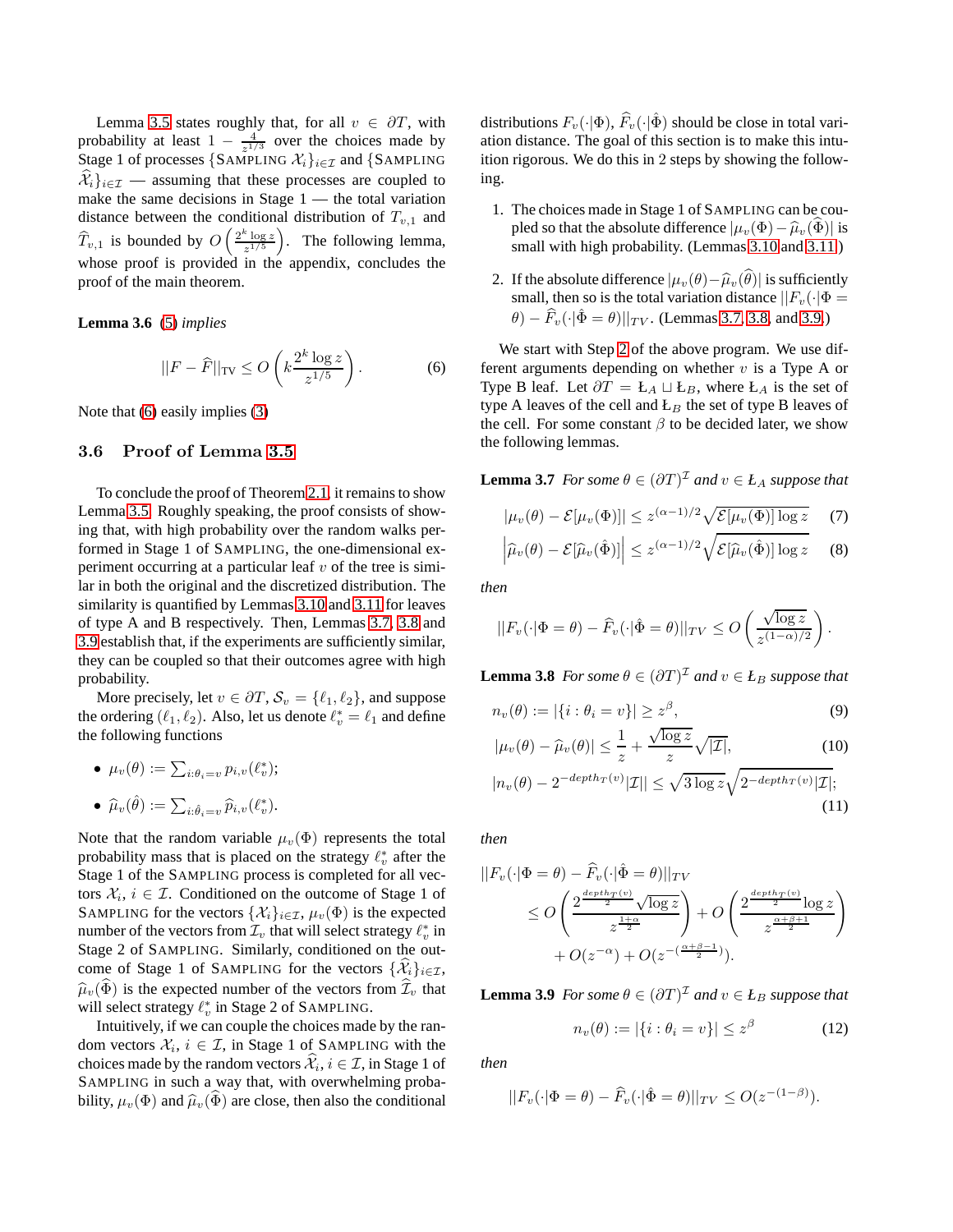The proof of Lemma [3.9](#page-7-4) follows from a coupling argument similar to that used in the proof of Lemma 3.13 in [\[16\]](#page-10-0) and is omitted. The proofs of Lemmas [3.7](#page-7-2) and [3.8](#page-7-3) can be found respectively in Sections [B](#page-14-0) and [C](#page-17-0) of the appendix. Lemma [3.7](#page-7-2) provides conditions which, if satisfied by some  $\theta$  at a leaf of Type A, then the conditional distributions  $F_v(\cdot|\Phi = \theta)$  and  $F_v(\cdot|\Phi = \theta)$  are close in total variation distance. Similarly, Lemmas [3.8](#page-7-3) and [3.9](#page-7-4) provide conditions for the leaves of Type B. The following lemmas state that these conditions are satisfied with high probability. Their proof is given in Section [D](#page-20-0) of the appendix.

<span id="page-8-3"></span>**Lemma 3.10** *Let*  $v \in L_A$ *. Then* 

$$
G\left(\begin{matrix}\n\theta : |\mu_v(\theta) - \mathcal{E}[\mu_v(\Phi)]| \le \frac{\sqrt{\log z}}{z^{(1-\alpha)/2}} \sqrt{\mathcal{E}[\mu_v(\Phi)]} \\
\wedge |\widehat{\mu}_v(\theta) - \mathcal{E}[\widehat{\mu}_v(\hat{\Phi})]| \le \frac{\sqrt{\log z}}{z^{(1-\alpha)/2}} \sqrt{\mathcal{E}[\widehat{\mu}_v(\hat{\Phi})]}\n\end{matrix}\right) \ge 1 - 4z^{-1/3}.
$$
\n(13)

<span id="page-8-4"></span>**Lemma 3.11** *Let*  $v \in L_B$ *. Then* 

$$
G\left(\theta : |\mu_v(\theta) - \widehat{\mu}_v(\theta)| \le \frac{1 + \sqrt{|\mathcal{I}| \log z}}{z} \wedge \frac{|\mu_v(\theta) - 2^{-depth_T(v)}|\mathcal{I}|}{|\mathcal{I}|} \le \sqrt{3 \log z} \sqrt{2^{-depth_T(v)}|\mathcal{I}|} \right)
$$
  
 
$$
\ge 1 - \frac{4}{z^{1/2}}.
$$
 (14)

Setting  $\alpha = \frac{3}{5}$  and  $\beta = \frac{4}{5}$ , combining the above, and using that  $depth_T (v) \leq k$ , as implied by Claim [3.3,](#page-5-5) we get [\(5\)](#page-6-6), regardless of whether  $v \in L_A$  or  $v \in L_B$ .

## <span id="page-8-2"></span>**4 Extensions**

Returning to our algorithm (Theorem [2.2\)](#page-3-0), there are several directions in which it can be immediately generalized. To give an idea of the possibilities, let us define a *semianonymous game* to be a game in which

- the players are partitioned into a fixed number of *types;*
- there is another partition of the players into an arbitrary number of disjoint graphical games (see [\[29\]](#page-10-15), games in which a node's utility depends only on its neighboring nodes) of size  $O(\log n)$ , where n is the total number of players, and bounded degree called *extended families*;

and the utility of each player depends on (a) his/her own strategy; (b) the overall number of other players of each type playing each strategy; and (c) it also depends, in an arbitrary way, on the strategy choices of neighboring nodes in his/her own extended family. The following result, which is only indicative of the applicability of our approach, can be shown by extending the discretization method via dynamic programming (details omitted):

**Theorem 4.1** *There is a PTAS for semi-anonymous games with a fixed number of strategies.*

Further generalizations (for example, not bounding the size of the extended families) lead to PPAD-complete problems.

The discretization approach for the Nash equilibrium that we employed so far in this paper to anonymous games with a fixed number of strategies has surprisingly broad applicability, for example yielding a quasi-PTAS for general games (proof in Appendix [A\)](#page-11-0):

<span id="page-8-0"></span>**Theorem 4.2** *In any normal-form game with a constant number of strategies per player, an €-approximate Nash equilibrium can be computed in time*  $N^{O(\log \frac{\log N}{\epsilon})}$ , where N *is the description size of the game.*

By combining the discretization approach with the techniques of [22] we can find approximate Nash equilibria in a large class of *graphical games*. It had long been thought that graphical games on trees with two strategies per player can be solved in polynomial time [30], until subtle flaws in the algorithm were discovered [\[23\]](#page-10-16). The largest class of graphical games that are known to have a polynomial-time algorithm for Nash equilibria is graphical games on a cycle and two strategies per player [\[23\]](#page-10-16). The following result treats a far broader class of games, albeit approximately; its proof is omitted.

**Theorem 4.3** *There is PTAS for computing Nash equilibria in graphical games in which each player has a number of strategies bounded by a constant and the graph has bounded degree and* O(log n) *treewidth.*

# <span id="page-8-1"></span>**5 An Application to Optimization**

We illustrate an interesting application of our method in non-convex optimization. This application relates nicely to the interpretation of our main result (Theorem [2.1\)](#page-2-0) as constructing a sparse cover of the set of distributions of sums of independent unit vectors under the total variation distance. The minimax optimization problem that we present arises in the context of solving repeated anonymous games, using the folk theorem [\[9\]](#page-9-8), and similar optimization problems arise naturally in economics whenever secure strategies or threats are being computed. The optimization problem that we consider is the following.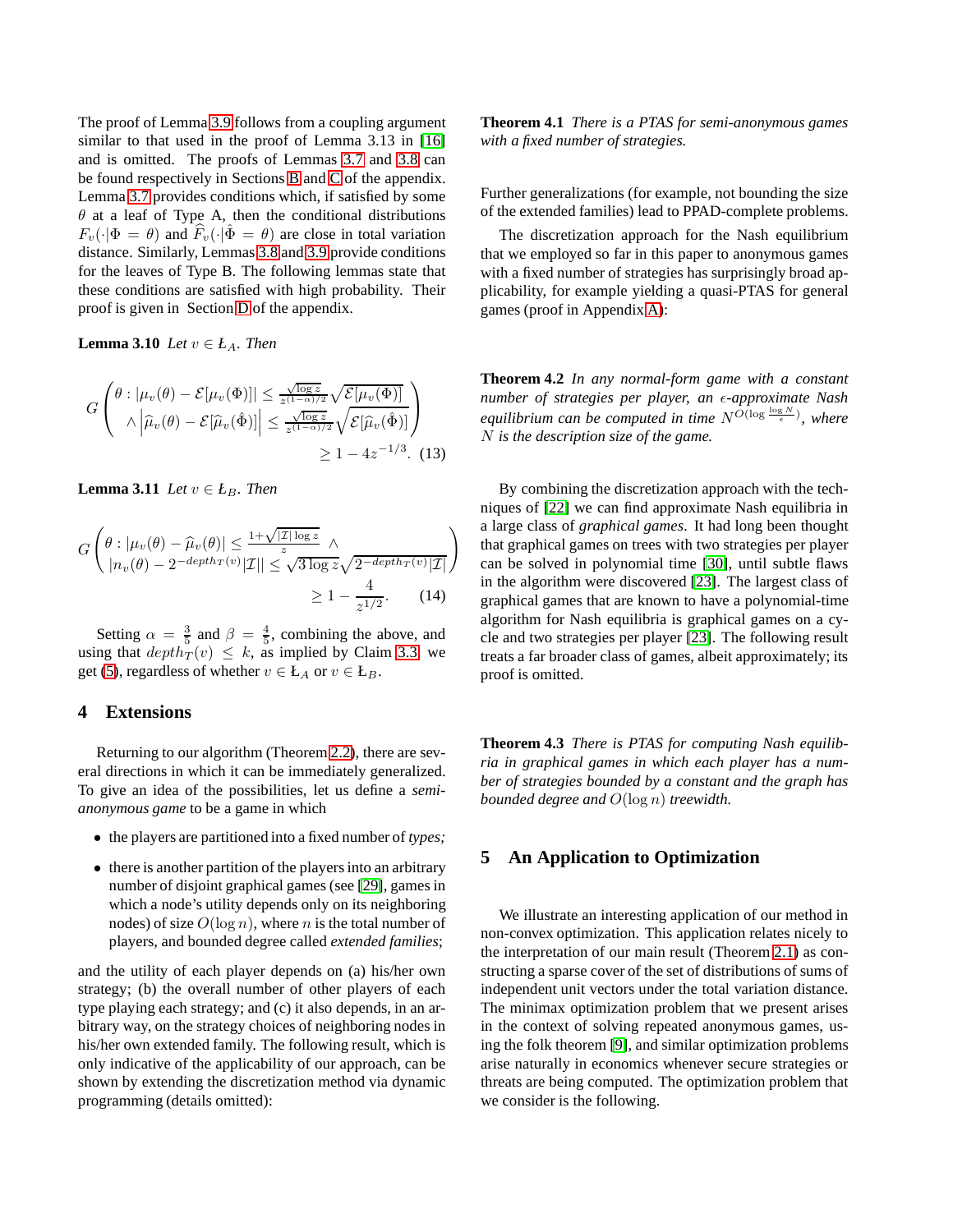*Given functions*  $f_1, f_2 : \{0, 1, ..., n\} \to [0, 1]$  *solve the optimization problem*

$$
\min_{p_1, \dots, p_n \in [0,1]} \max_{k \in \{1,2\}} \left\{ \mathcal{E}_{X_i \sim B(p_i)} \left[ f_k \left( \sum_{i=1}^n X_i \right) \right] \right\},\tag{15}
$$

*where*  $\mathcal{E}_{X_i \sim B(p_i)}$  *denotes the expectation over the joint measure of independent Bernoulli random vari*ables  $X_i$ ,  $i = 1, ..., n$ , with expectations  $p_i$ ,  $i =$  $1, \ldots, n$ .

We know of no efficient algorithm for solving the above optimization problem. Nevertheless, our technique gives rise to a polynomial time approximation scheme. The idea is to use Theorem [2.1](#page-2-0) to show that restricting the search space from  $[0,1]^n$  to  $\{0,\epsilon,2\epsilon,\ldots,1\}^n$  results in a loss of at most  $O(\epsilon^{1/6})$  in the value of the optimum. This observation is complemented by the symmetry of the objective function with respect to the  $p_i$ 's; hence, we can search over the discretized space in time  $O(n^{1/\epsilon})$  rather than  $(1/\epsilon)^n$ . The proof of the following theorem is given in detail in Appendix [A.](#page-11-0)

<span id="page-9-10"></span>**Theorem 5.1** *There is a PTAS for solving the non-convex optimization problem* [\(15\)](#page-9-9)*.*

The algorithm extends to the case that the minimax problem is replaced by a maximin problem. Moreover, our method provides polynomial time approximation schemes for several generalizations of [\(15\)](#page-9-9), e.g., for the case that the maximum is taken over more than two functions (the case of one function is trivial), the domain of the functions is multidimensional (but with a constant number of dimensions), the functions have several (but constant number of) arguments, etc. Theorem [5.1](#page-9-10) implies immediately the following result.

**Corollary 5.2 ([\[9\]](#page-9-8))** *There is a PTAS for computing threat points in repeated anonymous games with a constant number of strategies per player.*

# **6 Open Problems**

Is there a PTAS for the Nash equilibrium problem? A major progress in this direction would be to turn the quasi-PTAS we described in the previous section for the case of a fixed number of strategies to a true PTAS. This is challenging, of course, but not hopeless. The exhaustive algorithm need not be completely exhaustive; a more intelligent search of the space, possibly in a dynamically varying grid of discretized probabilities, could possibly bring improvements in the running time. On the other hand, any constant lower bound on the approximability would be great progress as

well; we conjecture that such a bound is possible at least for graphical games.

<span id="page-9-9"></span>Obviously, our PTAS is not ready to be implemented and run; the exponent makes it unrealistic for any reasonable  $\epsilon$ . (As we have argued in the Introduction, its true significance lies in delimiting the implications of the complexity result in [\[19\]](#page-10-1).) There are ways to improve it, perhaps even substantially. For example, by a more elaborate trickle-down process all trees could be made full binary trees of depth  $\log k$ , which would remove one of the exponential functions from the exponent of the running time. But a truly practical algorithm would have to start from a new idea — possibly from that of a "less exhaustive search" mentioned in the previous paragraph. In fact, an efficient PTAS for the case of two strategies has been recently suggested [\[15\]](#page-10-14).

#### <span id="page-9-0"></span>**References**

- [1] T. Abbott, D. Kane and P. Valiant. On the Complexity of Two-Player Win-Lose Games. *FOCS* 2005.
- <span id="page-9-5"></span>[2] A. D. Barbour. Multivariate Poisson-binomial approximation using Stein's method. *In A. D. Barbour and L. H. Y. Chen, editors, Lecture Notes Series No. 5, Institute for Mathematical Sciences, National University of Singapore,* 2005.
- <span id="page-9-6"></span>[3] A. D. Barbour and L. H. Y. Chen. An Introduction to Stein's Method. *In A. D. Barbour and L. H. Y. Chen (editors), Lecture Notes Series No. 4, Institute for Mathematical Sciences, National University of Singapore, Singapore University Press and World Scientific,* 2005.
- <span id="page-9-3"></span>[4] A. D. Barbour, L. Holst and S. Janson. Poisson Approximation. *Oxford University Press,* New York, 1992.
- <span id="page-9-4"></span>[5] A. D. Barbour and T. Lindvall. Translated Poisson Approximation for Markov Chains. *Journal of Theoretical Probability*, 19(3), July 2006.
- <span id="page-9-7"></span>[6] R. N. Bhattacharya. On Errors of Normal Approximation. *The Annals of Probability*, 3(5): 815–828, 1975.
- <span id="page-9-1"></span>[7] M. Blonski. Anonymous Games with Binary Actions. *Games and Economic Behavior*, 28(2): 171–180, 1999.
- <span id="page-9-2"></span>[8] M. Blonski. The women of Cairo: Equilibria in Large Anonymous Games. *Journal of Mathematical Economics,* 41(3): 253–264, 2005.
- <span id="page-9-8"></span>[9] C. Borgs, J. Chayes, N. Immorlica, A. T. Kalai, V. Mirrokni and C. H. Papadimitriou. The Myth of the Folk Theorem. *STOC* 2008.
- [10] H. Bosse, J. Byrka and E. Markakis. New Algorithms for Approximate Nash Equilibria in Bimatrix Games. *WINE* 2007.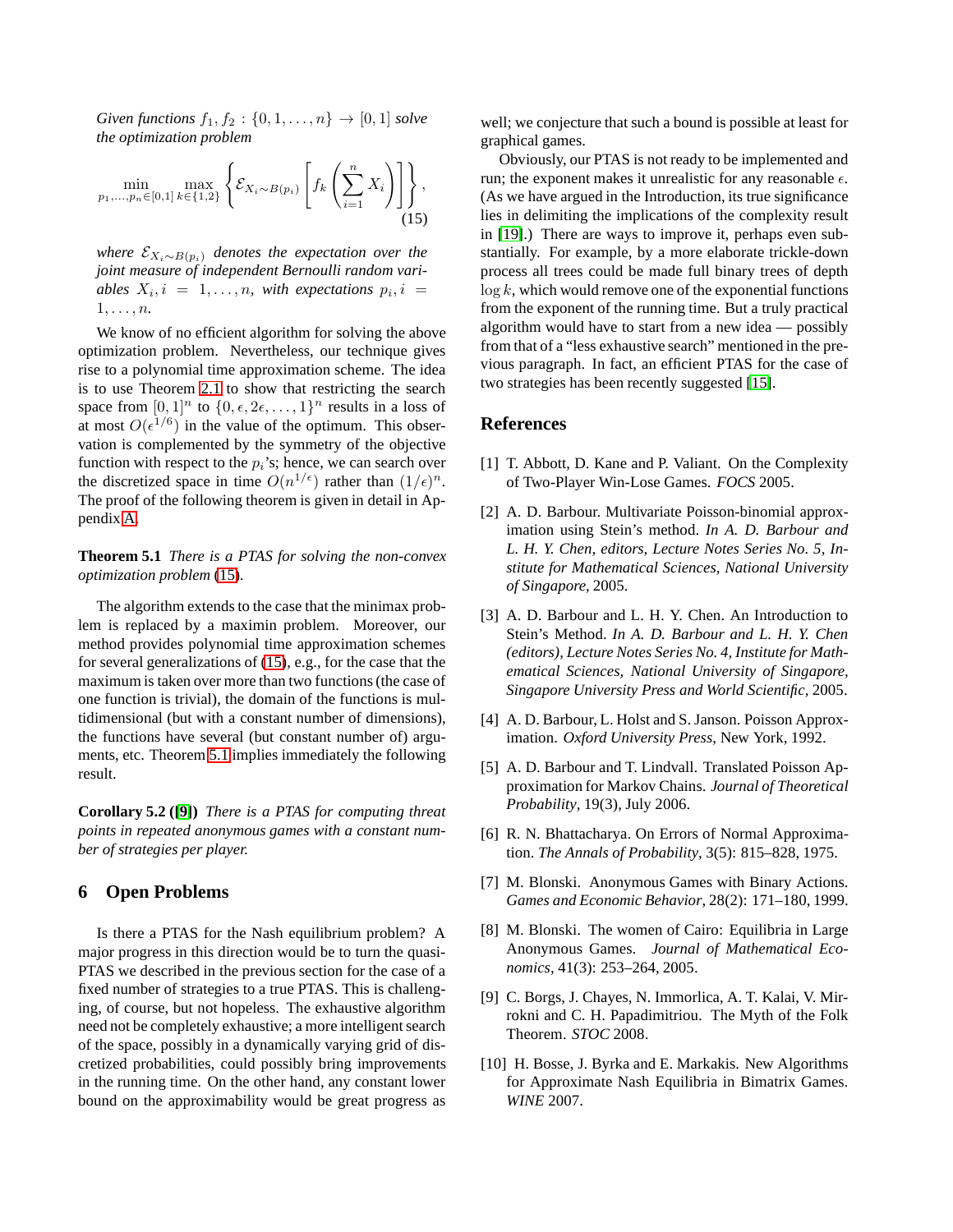- <span id="page-10-12"></span><span id="page-10-2"></span>[11] X. Chen and X. Deng. Settling the Complexity of Two-Player Nash Equilibrium. *FOCS* 2006.
- [12] X. Chen, X. Deng and S. Teng. Computing Nash Equilibria: Approximation and Smoothed Complexity. *FOCS* 2006.
- <span id="page-10-20"></span>[13] S. Chien and A. Sinclair. Convergence to Approximate Nash Equilibria in Congestion Games. *SODA* 2007.
- [14] T. M. Cover and J. A. Thomas. Elements of Information Theory. *Wiley* 2006.
- <span id="page-10-14"></span><span id="page-10-0"></span>[15] C. Daskalakis. An Efficient PTAS for Two-Strategy Anonymous Games. *Manuscript* 2008.
- [16] C. Daskalakis and C. H. Papadimitriou. Computing Equilibria in Anonymous Games. *FOCS* 2007.
- [17] C. Daskalakis and C. H. Papadimitriou. Discretized Multinomial Distributions and Nash Equilibria in Anonymous Games. *ArXiv* 2008.
- <span id="page-10-6"></span>[18] C. Daskalakis and C. H. Papadimitriou. On Oblivious PTAS for Nash Equilibrium. *Manuscript* 2008.
- <span id="page-10-1"></span>[19] C. Daskalakis, P. W. Goldberg and C. H. Papadimitriou. The Complexity of Computing a Nash Equilibrium. *STOC* 2006.
- <span id="page-10-9"></span>[20] C. Daskalakis, A. Mehta and C. H. Papadimitriou. A Note on Approximate Nash Equilibria. *WINE* 2006.
- <span id="page-10-11"></span>[21] C. Daskalakis, A. Mehta and C. H. Papadimitriou. Progress in Approximate Nash Equilibria. *EC* 2007.
- [22] C. Daskalakis and C. Papadimitriou. Computing Pure Nash Equilibria via Markov Random Fields. *EC* 2006.
- <span id="page-10-16"></span>[23] E. Elkind, L. A. Goldberg and P. W. Goldberg. Nash Equilibria in Graphical Games on Trees Revisited. *EC* 2006.
- <span id="page-10-10"></span>[24] T. Feder, H. Nazerzadeh and A. Saberi. Approximating Nash Equilibria Using Small-Support Strategies. *EC* 2007.
- <span id="page-10-3"></span>[25] D. Gale, H. W. Kuhn and A. W. Tucker. On Symmetric Games. *In H. W. Kuhn and A. W. Tucker, editors, Contributions to the Theory of Games*, 1:81–87, Princeton University Press, 1950.
- <span id="page-10-19"></span>[26] F. Götze. On the Rate of Convergence in the Multivariate CLT. *The Annals of Probability*, 19(2): 724–739, 1991.
- [27] P. W. Goldberg and C. H. Papadimitriou. Reducibility Among Equilibrium Problems. *STOC* 2006.
- <span id="page-10-15"></span><span id="page-10-5"></span>[28] R. Kannan and T. Theobald. Games of Fixed Rank: A Hierarchy of Bimatrix Games. *SODA* 2007.
- [29] M. Kearns, M. Littman and S. Singh. Graphical Models for Game Theory. *UAI* 2001.
- [30] M. Kearns, M. Littman and S. Singh. An Efficient Exact Algorithm for Singly Connected Graphical Games. *NIPS* 2001.
- <span id="page-10-8"></span>[31] S. C. Kontogiannis, P. N. Panagopoulou and P. G. Spirakis. Polynomial Algorithms for Approximating Nash Equilibria of Bimatrix Games. *WINE* 2006.
- <span id="page-10-7"></span>[32] R. Lipton, E. Markakis and A. Mehta. Playing Large Games Using Simple Strategies. *EC* 2003.
- <span id="page-10-4"></span>[33] J. Nash. Noncooperative Games. *Annals of Mathematics*, 54:289–295, 1951.
- [34] J. von Neumann and O. Morgenstern. Theory of Games and Economic Behavior. Princeton University Press, 1944.
- <span id="page-10-13"></span>[35] C. H. Papadimitriou and T. Roughgarden. Computing Equilibria in Multi-Player Games. *SODA* 2005.
- [36] C. H. Papadimitriou. Computing Correlated Equilibria in Multiplayer Games. *STOC* 2005.
- <span id="page-10-17"></span>[37] A. Röllin. Translated Poisson Approximation Using Exchangeable Pair Couplings. *Annals of Applied Probability,* 17:1596-1614, 2007.
- <span id="page-10-18"></span>[38] B. Roos. Metric Multivariate Poisson Approximation of the Generalized Multinomial Distribution. *Theory of Probability and its Applications*, 43(2), 306–315, 1998.
- [39] H. Tsaknakis and P. G. Spirakis. An Optimization Approach for Approximate Nash Equilibria . *WINE* 2007.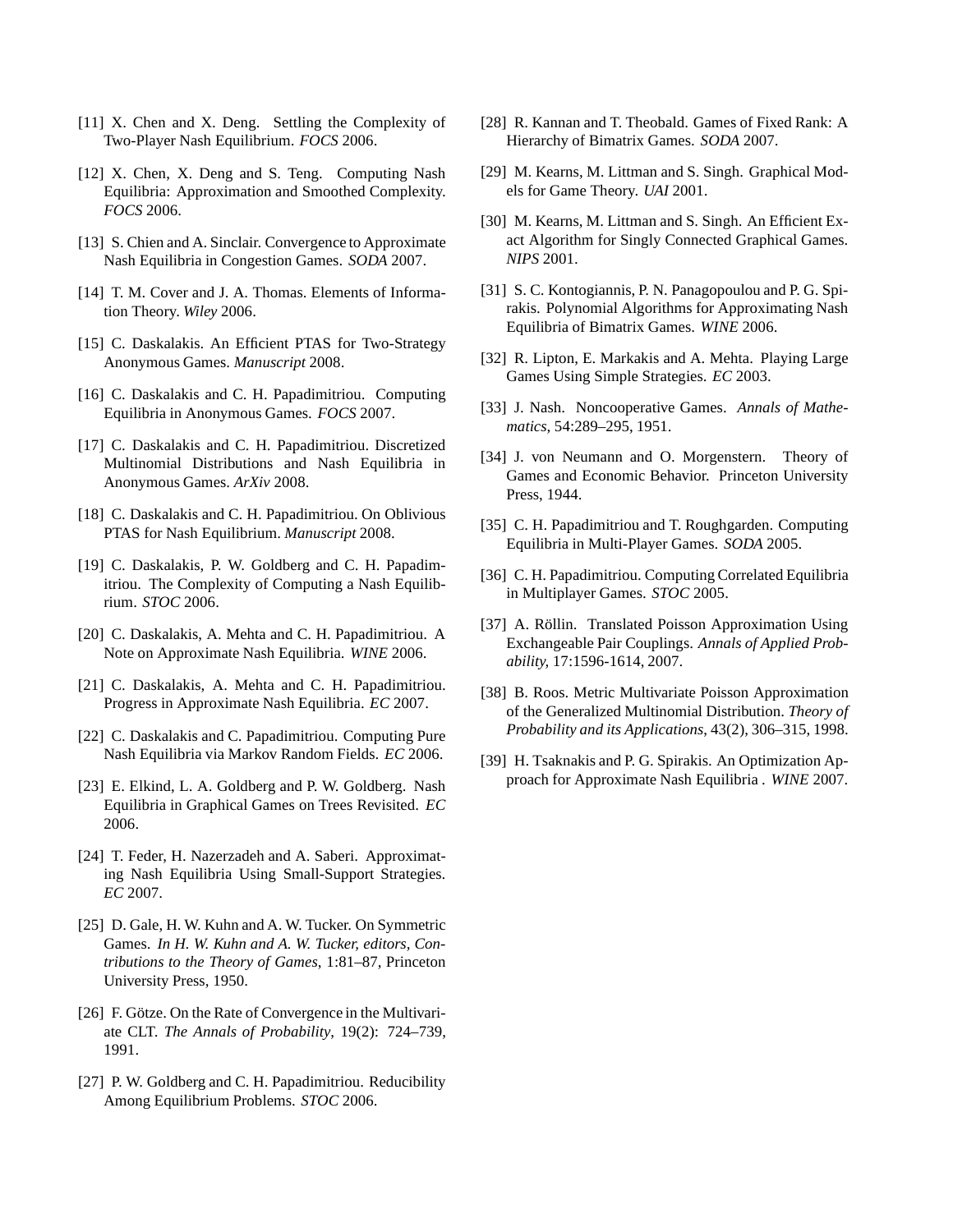# <span id="page-11-0"></span>**APPENDIX**

## **A Skipped Proofs**

**Proof of Claim [3.3:](#page-5-5)** That a tree resulting from TDP has  $k - 1$  leaves follows by induction: It is true when  $k = 2$ , and for general k, the left subtree has j strategies and thus, by induction,  $j - 1$  leaves, and the right subtree has at most  $k + 1 - j$ strategies and  $k - j$  leaves; adding we get the result.

To estimate the number of cells, let us fix the set of strategies and their ordering at the root of the tree (thus the result of the calculation will have to be multiplied by  $2^k k!$ ) and then count the number of trees that could be output by TDP. Suppose that the root has cardinality m and that the children of the root are assigned sets of sizes j and  $m + 1 - j$  (or, in the event of no duplication,  $m - j$ ), respectively. If  $j = 2$ , then a duplication has to have happened and, for the ordering of the strategies at the left child of the root, there are at most 2 possibilities depending on whether the "divided strategy" is still the largest at the left side; similarly, for the right side there are  $m - 1$  possibilities: either the divided strategy is still the largest at the right side, or it is not in which case it has to be inserted at the correct place in the ordering and the last strategy of the right side must be moved to the second place. If  $j > 2$ , similar considerations show that there are at most  $j - 1$  possibilities for the left side and 1 possibility for the right side. It follows that the number of trees is bounded from above by the solution  $T(k)$  of the recurrence

$$
T(n) = 2 T(2) \cdot (n - 1)T(n - 1)
$$
  
+ 
$$
\sum_{j=3}^{n-1} (j - 1)T(j) \cdot \max\{T(n - j), T(n + 1 - j)\}.
$$

with T(2)=1. It follows that the total number of trees can be upper-bounded by the function  $k^{k^2}$ . Taking into account that there are  $2^k k!$  choices for the set of strategies and their ordering at the root of the tree, and that each leaf can be of either Type A, or of Type B, it follows that the total number of cells is bounded by  $g(k) = k^{k^2} 2^{k-1} 2^k k!$ .

**Proof of Claim [3.4:](#page-6-7)** The proof follows by a straightforward coupling argument. Indeed, for all  $i \in \mathcal{I}$ , let us couple the choices made by Stage 1 of SAMPLING  $\mathcal{X}_i$  and SAMPLING  $\hat{\mathcal{X}}_i$  so that the random leaf  $\Phi_i \in \partial T$  chosen by SAMPLING  $\mathcal{X}_i$  and the random leaf  $\hat{\Phi}_i \in \partial T$  chosen by SAMPLING  $\hat{\mathcal{X}}_i$  are equal, that is, for all  $i \in \mathcal{I}$ , in the joint probability space  $Pr[\Phi_i = \hat{\Phi}_i] = 1$ ; the existence of such a coupling is straightforward since Stage 1 of both SAMPLING  $\mathcal{X}_i$  and SAMPLING  $\hat{\mathcal{X}}_i$  is the same random walk on T.

**Proof of Lemma [3.6:](#page-7-6)** Note first that [\(5\)](#page-6-6) implies via a union bound that

$$
G\left(\theta: \forall v \in \partial T, ||F_v(\cdot|\Phi = \theta) - \widehat{F}_v(\cdot|\hat{\Phi} = \theta)||_{TV} \le O\left(\frac{2^k \log z}{z^{1/5}}\right)\right) \ge 1 - O(kz^{-1/3}),\tag{16}
$$

since, by Claim [3.3,](#page-5-5) the number of leaves is at most  $k - 1$ .

Now suppose that, for a given value of  $\theta \in (\partial T)^{\mathcal{I}}$ , the following is satisfied

$$
\forall v \in \partial T, \; ||F_v(\cdot|\Phi = \theta) - \widehat{F}_v(\cdot|\hat{\Phi} = \theta)||_{TV} \le O\left(\frac{2^k \log z}{z^{1/5}}\right). \tag{17}
$$

Observe that the variables  $\{T_{v,1}\}_{v\in\partial T}$  are conditionally independent given  $\Phi$ , and, similarly, the variables  $\{\hat{T}_{v,1}\}_{v\in\partial T}$  are conditionally independent given  $\hat{\Phi}$ . This, by the coupling lemma, Claim [3.3,](#page-5-5) and [\(17\)](#page-11-1) implies that

<span id="page-11-3"></span><span id="page-11-2"></span><span id="page-11-1"></span>
$$
||F(\cdot|\Phi=\theta)-\widehat{F}(\cdot|\hat{\Phi}=\theta)||_{TV} \leq O\left(k\frac{2^k\log z}{z^{1/5}}\right),\,
$$

where we used that, if  $\Phi = \hat{\Phi}$ , then  $|\mathcal{I}_v| = |\hat{\mathcal{I}}_v|$ ,  $\forall v \in \partial \mathcal{T}$ .

Therefore, [\(16\)](#page-11-2) implies

$$
G\left(\theta:||F(\cdot|\Phi=\theta)-\widehat{F}(\cdot|\hat{\Phi}=\theta)||_{TV}\leq O\left(k\frac{2^k\log z}{z^{1/5}}\right)\right)\geq 1-O(kz^{-1/3}).\tag{18}
$$

<span id="page-11-4"></span>All that remains is to shift the bound of [\(18\)](#page-11-3) to the unconditional space. The following lemma establishes this reduction.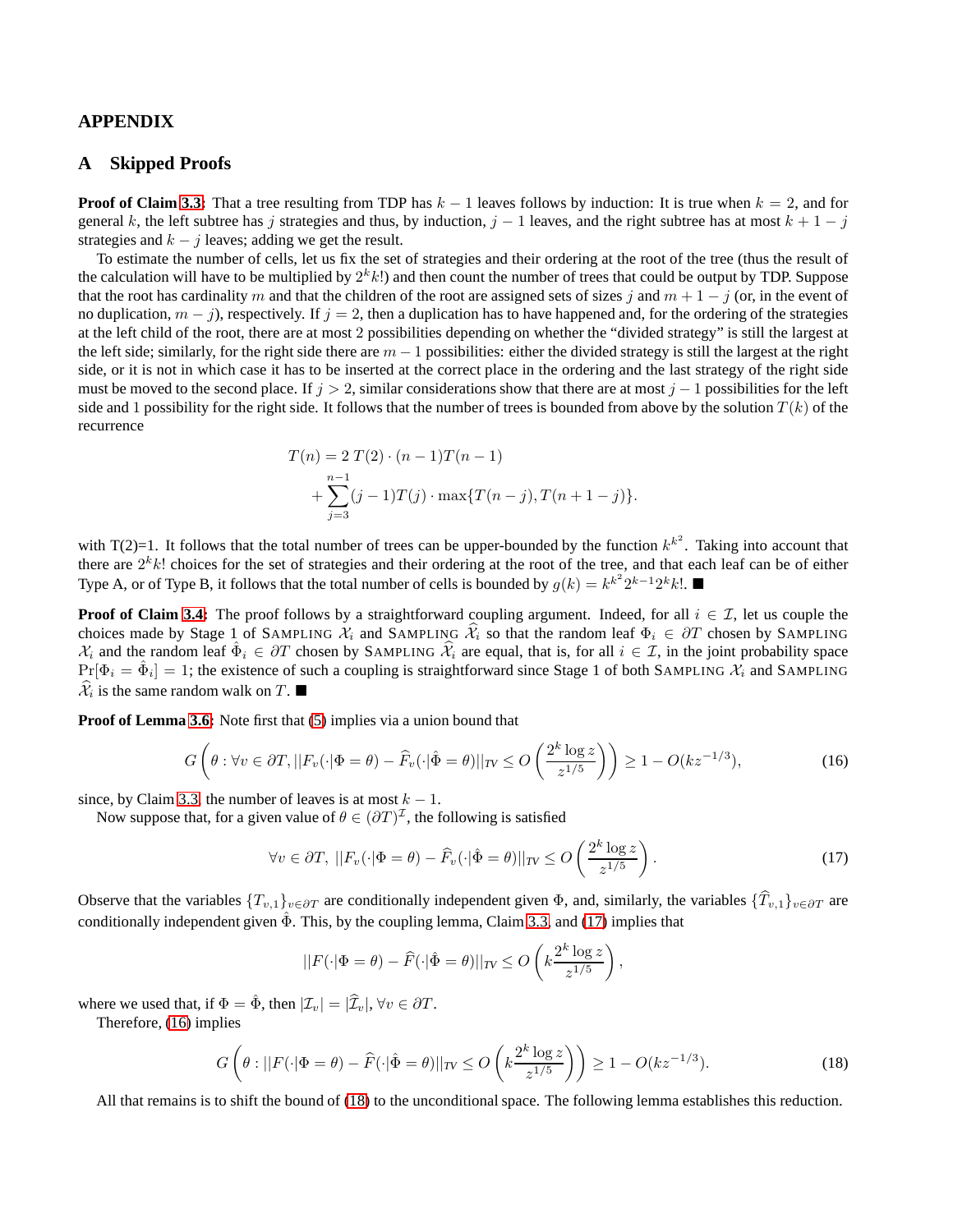**Lemma A.1** [\(18\)](#page-11-3) *implies*

ш

п

$$
||F - \widehat{F}||_{\text{TV}} \le O\left(k \frac{2^k \log z}{z^{1/5}}\right). \tag{19}
$$

#### **Proof of Lemma [A.1:](#page-11-4)** Let us denote by

$$
Good = \{ \theta | \theta \in (\partial T)^{\mathcal{I}} : ||F(\cdot|\Phi = \theta) - \widehat{F}(\cdot|\hat{\Phi} = \theta)||_{TV} \le O\left(k\frac{2^k \log z}{z^{1/5}}\right),\right\}
$$

and let  $Bad = (\partial T)^{\mathcal{I}} - Good$ . By [\(18\)](#page-11-3), if follows that  $G(Bad) \leq O(kz^{-1/3})$ .

$$
||T - \hat{T}||_{TV} = \frac{1}{2} \sum_{t} |F(t) - \hat{F}(t)|
$$
  
\n
$$
= \frac{1}{2} \sum_{t} \left| \sum_{\theta} F(t|\Phi = \theta)G(\Phi = \theta) - \sum_{\theta} \hat{F}(t|\hat{\Phi} = \theta)\hat{G}(\hat{\Phi} = \theta) \right|
$$
  
\n
$$
= \frac{1}{2} \sum_{t} \left| \sum_{\theta} (F(t|\Phi = \theta) - \hat{F}(t|\hat{\Phi} = \theta))G(\theta) \right| \qquad \left(\text{using } G(\theta) = \hat{G}(\theta), \forall \theta\right)
$$
  
\n
$$
\leq \frac{1}{2} \sum_{t} \sum_{\theta} \left| F(t|\Phi = \theta) - \hat{F}(t|\hat{\Phi} = \theta) \right|G(\theta)
$$
  
\n
$$
= \frac{1}{2} \sum_{t} \sum_{\theta \in Good} \left| F(t|\Phi = \theta) - \hat{F}(t|\hat{\Phi} = \theta) \right|G(\theta)
$$
  
\n
$$
+ \frac{1}{2} \sum_{t} \sum_{\theta \in Bad} \left| F(t|\Phi = \theta) - \hat{F}(t|\hat{\Phi} = \theta) \right|G(\theta)
$$
  
\n
$$
\leq \sum_{\theta \in Good} G(\theta) \left( \frac{1}{2} \sum_{t} \left| F(t|\Phi = \theta) - \hat{F}(t|\hat{\Phi} = \theta) \right| \right)
$$
  
\n
$$
+ \sum_{\theta \in Bad} G(\theta) \left( \frac{1}{2} \sum_{t} \left| F(t|\Phi = \theta) - \hat{F}(t|\hat{\Phi} = \theta) \right| \right)
$$
  
\n
$$
\leq \sum_{\theta \in Good} G(\theta) \cdot O \left( k \frac{2^{k} \log z}{z^{1/5}} \right) + \sum_{\theta \in Bad} G(\theta)
$$
  
\n
$$
\leq O \left( k \frac{2^{k} \log z}{z^{1/5}} \right) + O(kz^{-1/3}).
$$

**Proof of Theorem [4.2:](#page-8-0)** Let p be the number of players and s the number of strategies per player which we assume to be a constant; the input size is  $N = ps^p$ . Consider a new p-player game in which the set of pure strategies of each player is the set of all distributions over the s strategies of the original game whose probabilities are integer multiples of  $\delta = \frac{\epsilon}{2ps}$ . We claim that, if we search over all the pure strategy profiles of the new game, we are bound to discover an  $\epsilon$ -approximate Nash equilibrium of the original game. To prove this, it suffices to notice the following which is proven below by two applications of the coupling lemma.

<span id="page-12-0"></span>**Lemma A.2** *Let*  $(x_1, \ldots, x_p)$  *be a mixed-Nash equilibrium of the original game and*  $(\hat{x}_1, \ldots, \hat{x}_p)$  *be another set of mixed*  $s$ trategies, where, for all  $i$ ,  $j$ ,  $\hat{x}_i(j)$  is an integer multiple of  $\delta = \frac{\epsilon}{2ps}$ ,  $|\hat{x}_i(j) - x_i(j)| \le \delta$  and, if  $x_i(j) = 0$ , then also  $\hat{x}_i(j) = 0$ . *Then*  $(\hat{x}_1, \ldots, \hat{x}_p)$  *is an*  $\epsilon$ *-approximate Nash equilibrium of the original game.*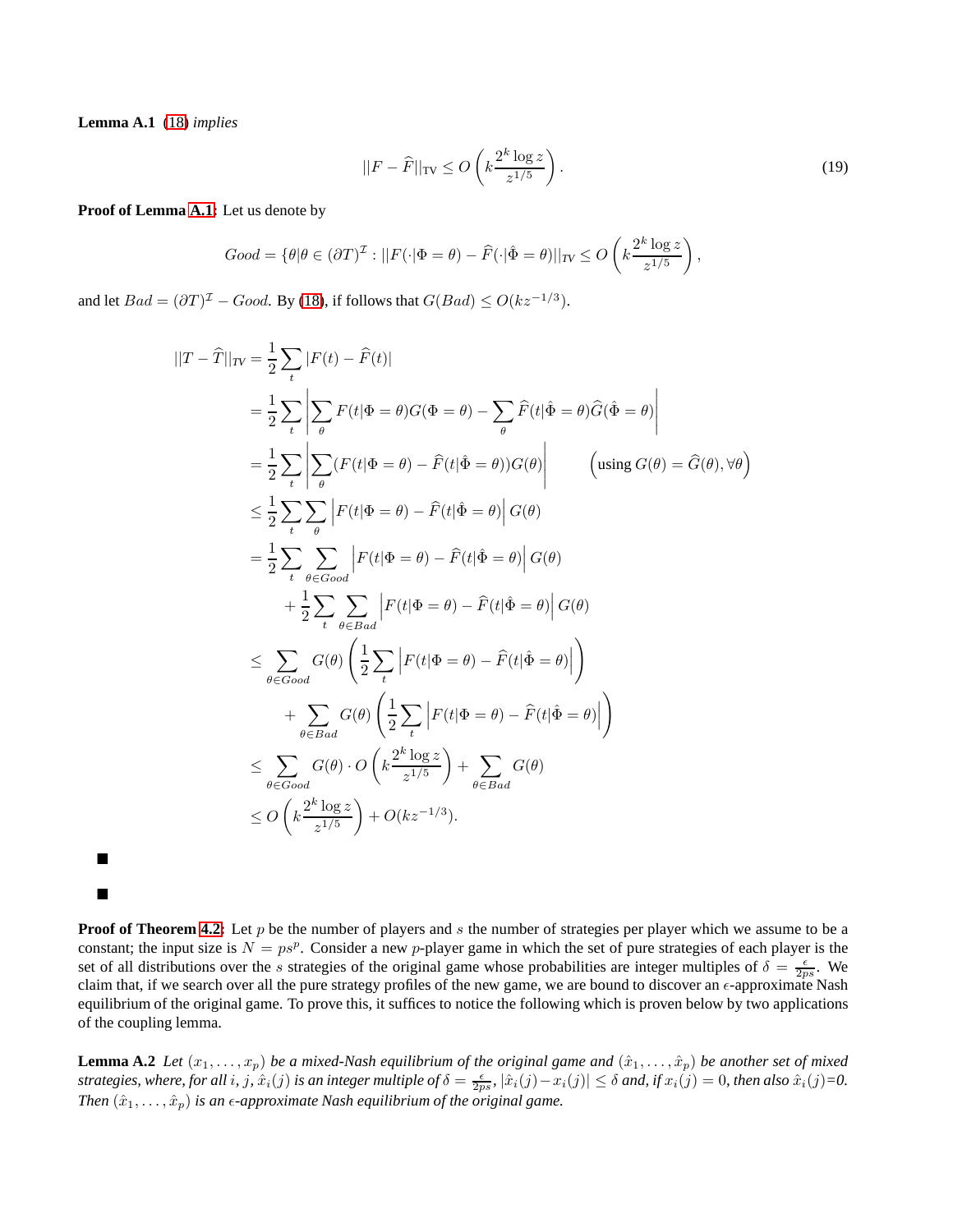The number of pure strategy profiles of the new game that we have to search over is at most  $(\frac{1}{\delta})^s$ , which is easily seen to be  $N^{O(\log \frac{\log N}{\epsilon})}$ .

**Proof of Lemma [A.2:](#page-12-0)** For every player i and strategy j, let  $U_j^i$  and  $\hat{U}_j^i$  be the expected utility of player i if she plays j and the other players play  $\{x_{i'}\}_{i'\neq i}$  and  $\{\hat{x}_{i'}\}_{i'\neq i}$  respectively. The difference between  $U_j^i$  and  $\hat{U}_j^i$  can be bounded as follows

$$
|U_j^i - \hat{U}_j^i| \le ||(x_1, \dots, x_p) - (\hat{x}_1, \dots, \hat{x}_p)||_{TV},
$$

where the right hand side of the above expression represents the total variation distance between the compound distributions  $(x_1, \ldots, x_p)$  and  $(\hat{x}_1, \ldots, \hat{x}_p)$ , and we used the fact that the payoff functions of the players lie in [0, 1]. We will show that

$$
||(x_1,\ldots,x_p)-(\hat{x}_1,\ldots,\hat{x}_p)||_{TV}\leq \frac{\epsilon}{2}.
$$

Indeed, for all i, let  $\mathcal{X}_i$  be a random s-dimensional vector such that  $\mathcal{X}_i = e_j$  with probability  $x_i(j)$ , and suppose that the vectors  $\{\mathcal{X}_i\}_i$  are independent. Similarly, define vectors  $\{\mathcal{X}_i\}_i$ . The coupling lemma implies that, for any coupling of  $\{\mathcal{X}_i\}_i$ and  $\{\hat{\mathcal{X}}_i\}_i$ ,

$$
||(\mathcal{X}_1,\ldots,\mathcal{X}_p) - (\hat{\mathcal{X}}_1,\ldots,\hat{\mathcal{X}}_p)||_{TV} \leq \Pr[(\mathcal{X}_1,\ldots,\mathcal{X}_p) \neq (\hat{\mathcal{X}}_1,\ldots,\hat{\mathcal{X}}_p)],
$$

which, by a union bound, implies

$$
||(\mathcal{X}_1,\ldots,\mathcal{X}_p)-(\hat{\mathcal{X}}_1,\ldots,\hat{\mathcal{X}}_p)||_{TV}\leq \sum_i \Pr[\mathcal{X}_i\neq \hat{\mathcal{X}}_i].
$$

Let us now fix a coupling for which, for all  $i$ ,

$$
\Pr[\mathcal{X}_i \neq \hat{\mathcal{X}}_i] = ||\mathcal{X}_i - \hat{\mathcal{X}}_i||_{TV}.
$$

Such a coupling exists by the coupling lemma and the fact that the random vectors  $\{\mathcal{X}_i\}_i$  are independent and so are the random vectors  $\{\hat{\mathcal{X}}_i\}_i$ . Combining the above, we get

$$
||(\mathcal{X}_1,\ldots,\mathcal{X}_p) - (\hat{\mathcal{X}}_1,\ldots,\hat{\mathcal{X}}_p)||_{TV} \leq \sum_i ||\mathcal{X}_i - \hat{\mathcal{X}}_i||_{TV}.
$$

Observe finally that

$$
||(x_1,\ldots,x_p)-(\hat{x}_1,\ldots,\hat{x}_p)||_{TV}=||(\mathcal{X}_1,\ldots,\mathcal{X}_p)-(\hat{\mathcal{X}}_1,\ldots,\hat{\mathcal{X}}_p)||_{TV},
$$

and, for all  $i$ ,

$$
||\mathcal{X}_i - \hat{\mathcal{X}}_i||_{TV} = ||x_i - \hat{x}_i||_{TV} \le \delta s = \frac{\epsilon}{2p}.
$$

It follows that

$$
||(x_1,\ldots,x_p)-(\hat{x}_1,\ldots,\hat{x}_p)||_{TV}\leq \frac{\epsilon}{2}.
$$

Hence, for all  $i, j$ ,

$$
|U_j^i - \hat{U}_j^i| \le ||(x_1,\ldots,x_p) - (\hat{x}_1,\ldots,\hat{x}_p)||_{TV} \le \frac{\epsilon}{2},
$$

which implies that  $(\hat{x}_1, \ldots, \hat{x}_p)$  is an  $\epsilon$ -approximate Nash equilibrium of the original game.

**Proof of Theorem [5.1:](#page-9-10)** It is not hard to see that for any sets of probabilities  $\{p_i\}_i$  and  $\{p'_i\}_i$ , and for any  $\alpha \in \{1, 2\}$ ,

$$
\left| \mathcal{E}_{X_i \sim B(p_i)} \left[ f_\alpha \left( \sum_{i=1}^n X_i \right) \right] - \mathcal{E}_{Y_i \sim B(p'_i)} \left[ f_\alpha \left( \sum_{i=1}^n Y_i \right) \right] \right| \le \left| \left| \sum_i X_i - \sum_i Y_i \right| \right|_{TV},
$$

where, in the right hand side of the above  $\{X_i\}_i$  is a set of independent Bernoulli random variables with expectations  $\{p_i\}_i$ and  $\{Y_i\}_i$  a set of independent Bernoulli random variables with expectations  $\{p'_i\}_i$ .

Suppose now that  $\{p_i^*\}_i$  is the set of probabilities achieving the optimum value for [\(15\)](#page-9-9). It follows from the above that if we perturb the  $p_i^*$ 's to another set of probabilities  $\{p_i'^*\}_i$  the value of the minmax problem is only affected by an additive term  $||\sum_i X_i - \sum_i Y_i||_{TV}$ , where  $X_i \sim B(p_i^*)$  and  $Y_i \sim B(p_i'^*)$ , for all *i*.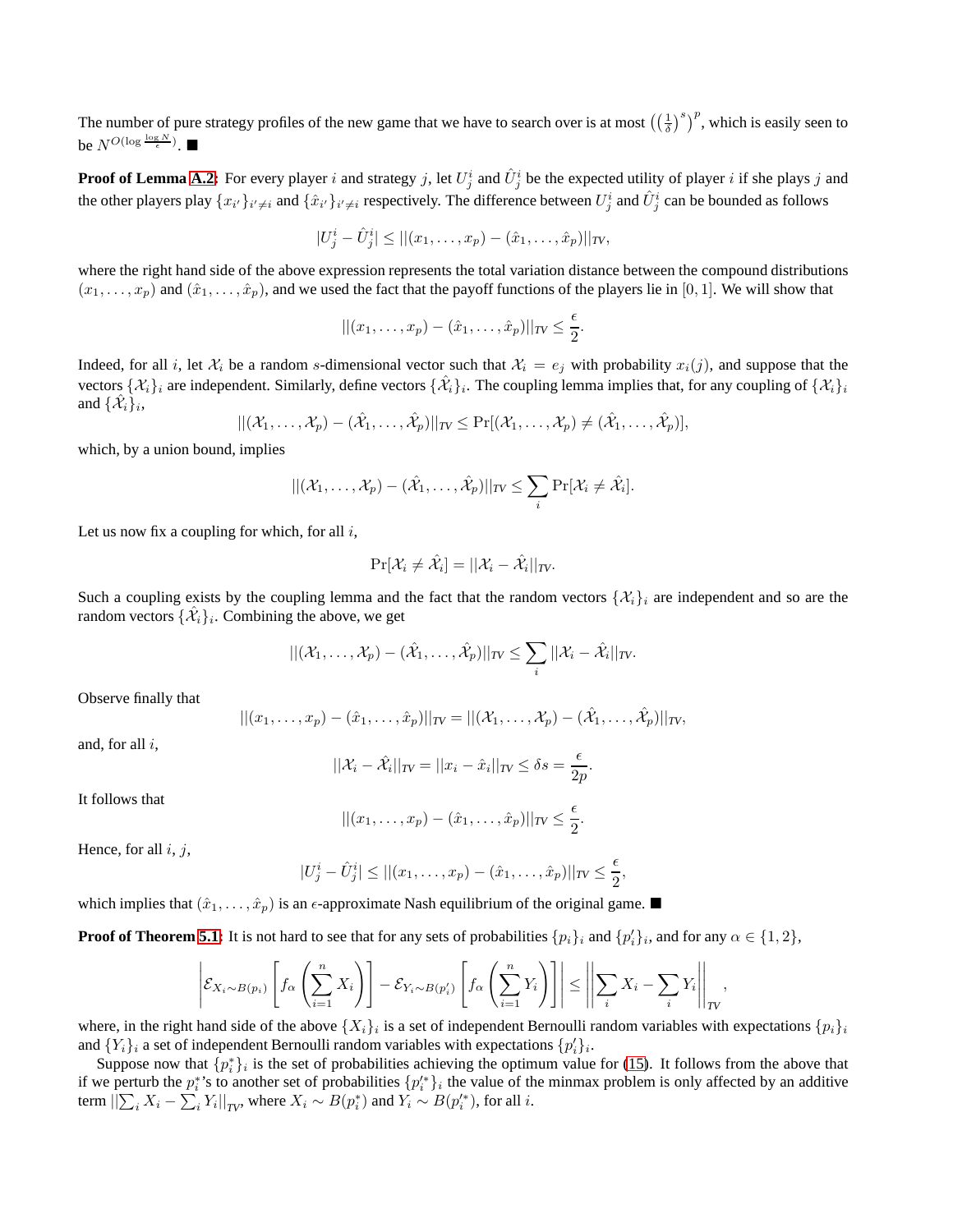It follows from Theorem [2.1](#page-2-0) that, for any set of probabilities  $\{p_i^*\}_i$ , there exists another set of  $\epsilon$ -"discretized" probabilities  $\{p_i^{\prime *}\}_i$ , that is,  $p_i^{\prime *}$  is an integer multiple of  $\epsilon$ , for all  $i$ , such that

$$
\left\| \sum_{i} X_i - \sum_{i} Y_i \right\|_{TV} \le O(\epsilon^{1/6}).
$$

Hence, we can restrict the optimization to  $\epsilon$ -discretized probabilities with an additive loss of  $O(\epsilon^{1/6})$  in the value of the optimum. Even so, the search space is of size  $\Omega\left(\left(\frac{1}{\epsilon}\right)^n\right)$  which is exponential in the input size  $O(n)$ . By observing that the objective function is symmetric with respect to the set of probabilities  $\{p_i\}_i$  we can prune the search space to searching only over the partitions of n unlabeled objects into  $1/\epsilon$  bins, that is  $O(n^{1/\epsilon})$  possible partitions. This results in a polynomial time approximation scheme.

# <span id="page-14-0"></span>**B Proof of Lemma [3.7](#page-7-2)**

**Proof:** By the assumption it follows that

$$
|\mu_v(\theta) - \widehat{\mu}_v(\theta)| \leq \left| \mathcal{E}[\mu_v(\Phi)] - \mathcal{E}[\widehat{\mu}_v(\hat{\Phi})] \right| + z^{(\alpha - 1)/2} \sqrt{\mathcal{E}[\mu_v(\Phi)] \log z} + z^{(\alpha - 1)/2} \sqrt{\mathcal{E}[\widehat{\mu}_v(\hat{\Phi})] \log z}.
$$

Moreover, note that

$$
\mathcal{E}[\mu_v(\Phi)] = 2^{-depth_T(v)} \sum_{i \in \mathcal{I}} p_{i,v}(\ell_v^*)
$$

and, similarly,

$$
\mathcal{E}[\widehat{\mu}_v(\hat{\Phi})] = 2^{-depth_T(v)} \sum_{i \in \mathcal{I}} \widehat{p}_{i,v}(\ell_v^*).
$$

By the definition of the ROUNDING procedure it follows that

$$
|\mathcal{E}[\mu_v(\Phi)] - \mathcal{E}[\widehat{\mu}_v(\hat{\Phi})]| \le 2^{-depth_T(v)}\frac{1}{z}
$$

Hence it follows that

$$
|\mu_v(\theta) - \widehat{\mu}_v(\theta)| \le 2^{-depth_T(v)} \frac{1}{z} + \frac{2\sqrt{\log z}}{z^{(1-\alpha)/2}} \sqrt{\max \{ \mathcal{E}[\mu_v(\Phi), \mathcal{E}[\widehat{\mu}_v(\hat{\Phi})] \}]}.
$$
 (20)

<span id="page-14-1"></span>.

Let  $\mathcal{N}_v(\theta) := \{i : \theta_i = v\}, n_v = |\mathcal{N}_v|$ . Conditioned on  $\Phi = \theta$ , the distribution of  $T_{v,1}$  is the sum of  $n_v$  independent Bernoulli random variables  $\{Z_i\}_{i \in \mathcal{N}_v}$  with expectations  $\mathcal{E}[Z_i] = p_{i,v}(\ell_v^*) \leq \frac{|z^{\alpha}|}{z}$ . Similarly, conditioned on  $\hat{\Phi} = \theta$ , the distribution of  $T_{v,1}$  is the sum of  $n_v$  independent Bernoulli random variables  $\{Z_i\}_{i\in\mathcal{N}_v}$  with expectations  $\mathcal{E}[Z_i] = \widehat{p}_{i,v}(\ell_v^*) \leq$  $\frac{\lfloor z^{\alpha} \rfloor}{z}$ . Note that

$$
\mathcal{E}\left[\sum_{i\in\mathcal{N}_v}Z_i\right]=\mu_v(\theta)
$$

and, similarly,

$$
\mathcal{E}\left[\sum_{i\in\mathcal{N}_v}\widehat{Z}_i\right]=\widehat{\mu}_v(\theta).
$$

Without loss of generality, let us assume that  $\mathcal{E}[\mu_v(\Phi)] \geq \mathcal{E}[\hat{\mu}_v(\hat{\Phi})]$ . Let us further distinguish two cases for some constant  $\tau < 1 - \alpha$  to be decided later

**Case 1:**  $\mathcal{E}[\mu_v(\Phi)] \leq \frac{1}{z^{\tau}}$ .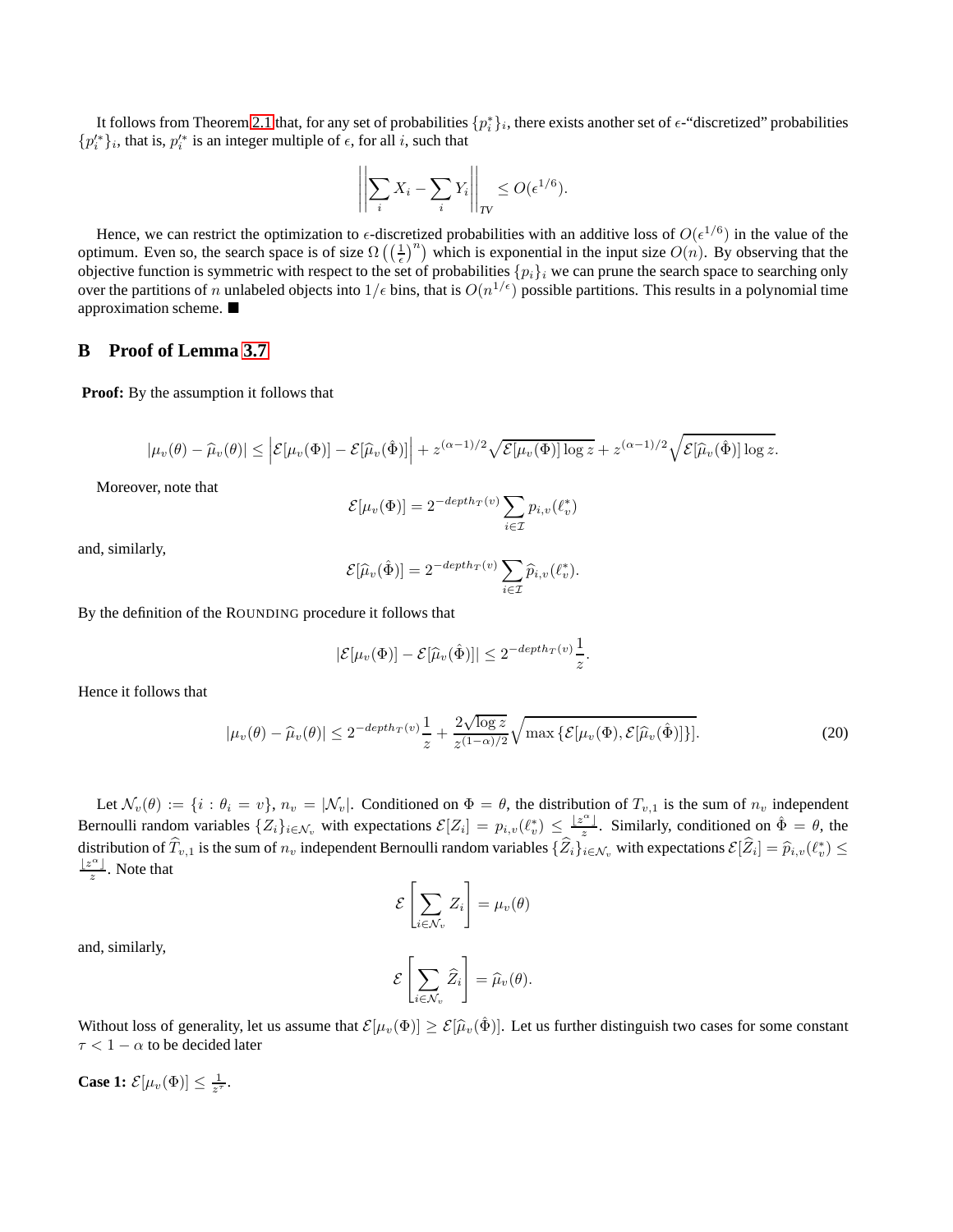From [\(7\)](#page-7-7) it follows that,

$$
\mu_v(\theta) \leq \mathcal{E}[\mu_v(\Phi)] + z^{(\alpha-1)/2} \sqrt{\mathcal{E}[\mu_v(\Phi)] \log z} \leq \frac{1}{z^{\tau}} + \frac{\sqrt{\log z}}{z^{(\tau+1-\alpha)/2}} =: g(z).
$$

Similarly, because  $\mathcal{E}[\hat{\mu}_v(\hat{\Phi})] \leq \mathcal{E}[\mu_v(\Phi)] \leq \frac{1}{z^{\tau}}, \hat{\mu}_v(\theta) \leq g(z).$ 

By Markov's inequality,  $Pr_{\Phi=\theta}[\sum_{i\in\mathcal{N}_v} Z_i \geq 1] \leq \frac{\mu_v(\theta)}{1} \leq g(z)$  and, similarly,  $Pr_{\hat{\Phi}=\theta}[\sum_{i\in\mathcal{N}_v} \hat{Z}_i \geq 1] \leq g(z)$ . Hence,

$$
\left| \Pr_{\Phi = \theta} \left[ \sum_{i \in \mathcal{N}_v} Z_i = 0 \right] - \Pr_{\hat{\Phi} = \theta} \left[ \sum_{i \in \mathcal{N}_v} \hat{Z}_i = 0 \right] \right| = \left| \Pr_{\Phi = \theta} \left[ \sum_{i \in \mathcal{N}_v} Z_i \ge 1 \right] - \Pr_{\hat{\Phi} = \theta} \left[ \sum_{i \in \mathcal{N}_v} \hat{Z}_i \ge 1 \right] \right|
$$
  

$$
\le 2g(z).
$$

It follows then easily that

$$
||F_v(\cdot|\Phi=\theta) - \widehat{F}_v(\cdot|\hat{\Phi}=\theta)||_{TV} \le 4g(z) = 4 \cdot \left(\frac{1}{z^{\tau}} + \frac{\sqrt{\log z}}{z^{(\tau+1-\alpha)/2}}\right). \tag{21}
$$

**Case 2:**  $\mathcal{E}[\mu_v(\Phi)] \geq \frac{1}{z^{\tau}}$ .

The following claim was proven in [\[16\]](#page-10-0), Lemma 3.9,

**Claim B.1** *For any set of independent Bernoulli random variables*  $\{Z_i\}_i$  *with expectations*  $\mathcal{E}[Z_i] \leq \frac{\lfloor z^{\alpha} \rfloor}{z}$ *,* 

<span id="page-15-5"></span>
$$
\left\| \sum_{i} Z_{i} - Poisson\left(\mathcal{E}\left(\sum_{i} Z_{i}\right)\right) \right\|_{\text{TV}} \leq \frac{1}{z^{1-\alpha}}.
$$

By application of this lemma it follows that

<span id="page-15-1"></span>
$$
\left\| \sum_{i \in \mathcal{N}_v} Z_i - Poisson(\mu_v(\theta)) \right\|_{TV} \le \frac{1}{z^{1-\alpha}},\tag{22}
$$

<span id="page-15-2"></span>
$$
\left\| \sum_{i \in \mathcal{N}_v} \widehat{Z}_i - Poisson(\widehat{\mu}_v(\theta)) \right\|_{TV} \le \frac{1}{z^{1-\alpha}}.
$$
\n(23)

<span id="page-15-0"></span>We study next the distance between the two Poisson distributions. We use the following lemma whose proof is postponed till later in this section.

**Lemma B.2** *If*  $\lambda = \lambda_0 + D$  *for some*  $D > 0$ *,*  $\lambda_0 > 0$ *,* 

<span id="page-15-3"></span>
$$
||Poisson(\lambda) - Poisson(\lambda_0)||_{TV} \le D\sqrt{\frac{2}{\lambda_0}}.
$$

An application of Lemma [B.2](#page-15-0) gives

$$
||Poisson(\mu_v(\theta)) - Poisson(\widehat{\mu}_v(\theta))||_{TV} \le |\mu_v(\theta) - \widehat{\mu}_v(\theta)| \sqrt{\frac{2}{\min{\{\mu_v(\theta), \widehat{\mu}_v(\theta)\}}}}. \tag{24}
$$

We conclude with the following lemma proved in the end of this section.

**Lemma B.3** *From* [\(7\)](#page-7-7), [\(8\)](#page-7-8), [\(20\)](#page-14-1) *and the assumption*  $\mathcal{E}[\mu_v(\Phi)] \ge \frac{1}{z^{\tau}}$ , *it follows that* 

<span id="page-15-4"></span>
$$
|\mu_v(\theta) - \widehat{\mu}_v(\theta)| \sqrt{\frac{2}{\min{\{\mu_v(\theta), \widehat{\mu}_v(\theta)\}}}} \leq \sqrt{72 \frac{\log z}{z^{1-\alpha}}}.
$$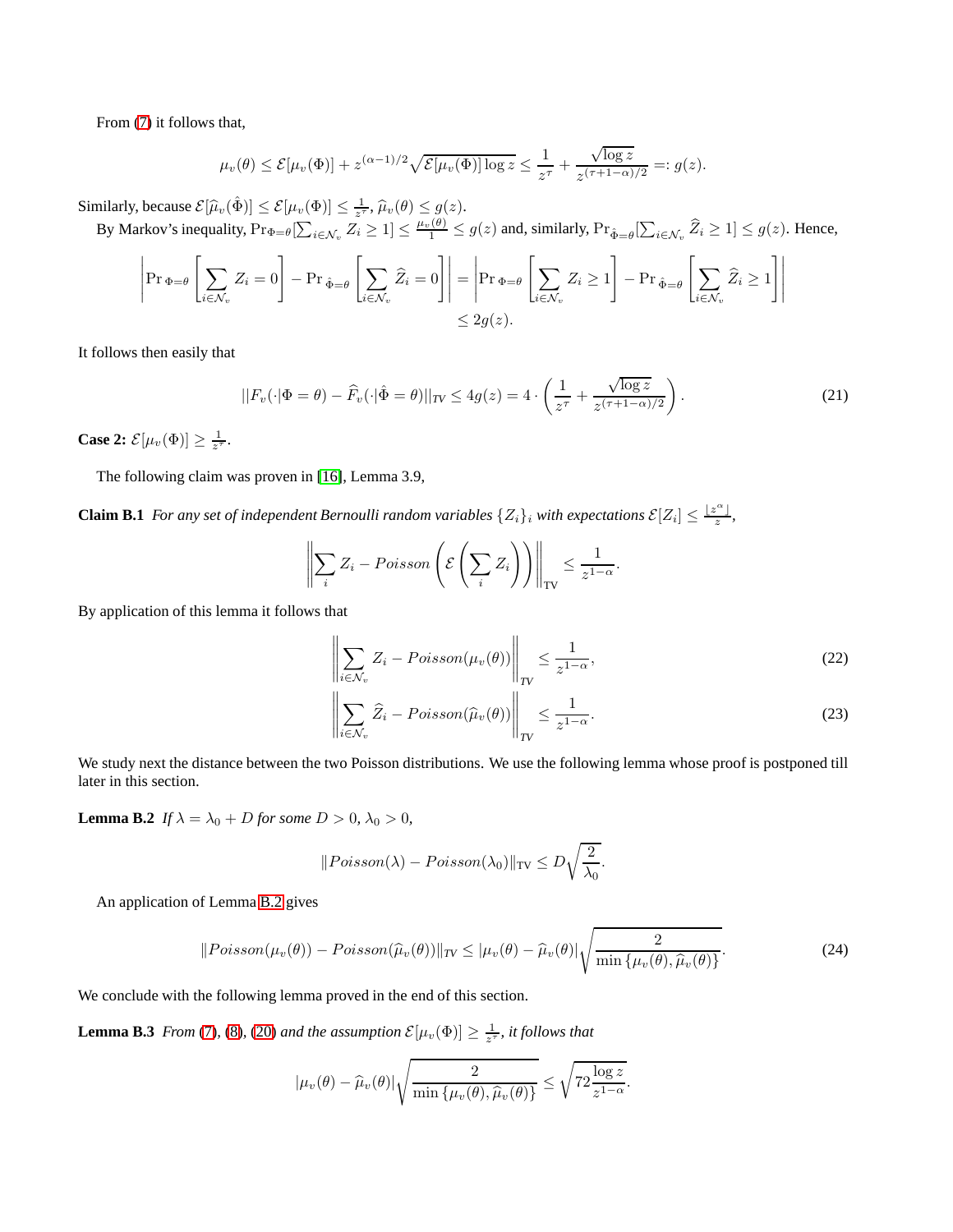Combining [\(22\)](#page-15-1), [\(23\)](#page-15-2), [\(24\)](#page-15-3) and Lemma [B.3](#page-15-4) we get

$$
\left\| \sum_{i \in \mathcal{N}_v} Z_i - \sum_{i \in \mathcal{N}_v} \widehat{Z}_i \right\|_{TV} \le \frac{2}{z^{1-\alpha}} + \sqrt{72 \frac{\log z}{z^{1-\alpha}}} = O\left(\frac{\sqrt{\log z}}{z^{(1-\alpha)/2}}\right),
$$

which implies

$$
||F_v(\cdot|\Phi=\theta) - \widehat{F}_v(\cdot|\hat{\Phi}=\theta)||_{TV} \le O\left(\frac{\sqrt{\log z}}{z^{(1-\alpha)/2}}\right).
$$
\n(25)

Taking  $\tau > (1 - \alpha)/2$ , we get from [\(21\)](#page-15-5), [\(25\)](#page-16-0) that in both cases

$$
||F_v(\cdot|\Phi=\theta) - \widehat{F}_v(\cdot|\hat{\Phi}=\theta)||_{TV} \le O\left(\frac{\sqrt{\log z}}{z^{(1-\alpha)/2}}\right).
$$
 (26)

<span id="page-16-0"></span>.

 $\blacksquare$ 

#### **Proof of lemma [B.2:](#page-15-0)** We make use of the following lemmas.

**Lemma B.4** *If*  $\lambda$ ,  $\lambda_0 > 0$ , the Kullback-Leibler divergence between  $Poisson(\lambda_0)$  and  $Poisson(\lambda)$  is given by

$$
\Delta_{KL}(Poisson(\lambda)||Poisson(\lambda_0)) = \lambda \left(1 - \frac{\lambda_0}{\lambda} + \frac{\lambda_0}{\lambda} \log \frac{\lambda_0}{\lambda}\right)
$$

<span id="page-16-1"></span>**Lemma B.5 (e.g. [\[14\]](#page-10-20))** *If* P *and* Q *are probability measures on the same measure space and* P *is absolutely continuous with respect to* Q *then*

$$
||P - Q||_{\text{TV}} \le \sqrt{2\Delta_{KL}(P||Q)}.
$$

By simple calculus we have that

$$
\Delta_{KL}(Poisson(\lambda)||Poisson(\lambda_0)) = \lambda \left(1 - \frac{\lambda_0}{\lambda} + \frac{\lambda_0}{\lambda} \log \frac{\lambda_0}{\lambda}\right) \le \frac{D^2}{\lambda_0}.
$$

Then by Lemma [B.5](#page-16-1) it follows that

$$
||Poisson(\lambda) - Poisson(\lambda_0)||_{TV} \le D\sqrt{\frac{2}{\lambda_0}}.
$$

 $\blacksquare$ 

**Proof of lemma <b>B.3:** From [\(20\)](#page-14-1) and the assumption  $\mathcal{E}[\mu_v(\Phi)] \ge \mathcal{E}[\hat{\mu}_v(\hat{\Phi})]$  we have

$$
|\mu_v(\theta) - \widehat{\mu}_v(\theta)|^2 \le \frac{1}{z^2} + \frac{4\log z}{z^{1-\alpha}} \mathcal{E}[\mu_v(\Phi)] + 4\frac{1}{z} \frac{\sqrt{\log z}}{z^{(1-\alpha)/2}} \sqrt{\mathcal{E}[\mu_v(\Phi)]}.
$$

From the assumption  $\mathcal{E}[\mu_v(\Phi)] \ge \frac{1}{z^{\tau}}$  it follows

$$
\mathcal{E}[\mu_v(\Phi)] = \sqrt{\mathcal{E}[\mu_v(\Phi)]} \sqrt{\mathcal{E}[\mu_v(\Phi)]}
$$
\n
$$
\geq \frac{1}{z^{\tau/2}} \sqrt{\mathcal{E}[\mu_v(\Phi)]}. \tag{28}
$$

Since  $\tau < 1 - \alpha$ , it follows that, for sufficiently large z which only depends on  $\alpha$  and  $\tau$ ,  $\frac{1}{z^{\tau/2}} \geq \frac{2\sqrt{\log z}}{z^{(1-\alpha)/2}}$  $\frac{2\sqrt{\log z}}{z^{(1-\alpha)/2}}$ . Hence,

$$
\mathcal{E}[\mu_v(\Phi)] \ge \frac{2\sqrt{\log z}}{z^{(1-\alpha)/2}} \sqrt{\mathcal{E}[\mu_v(\Phi)]},
$$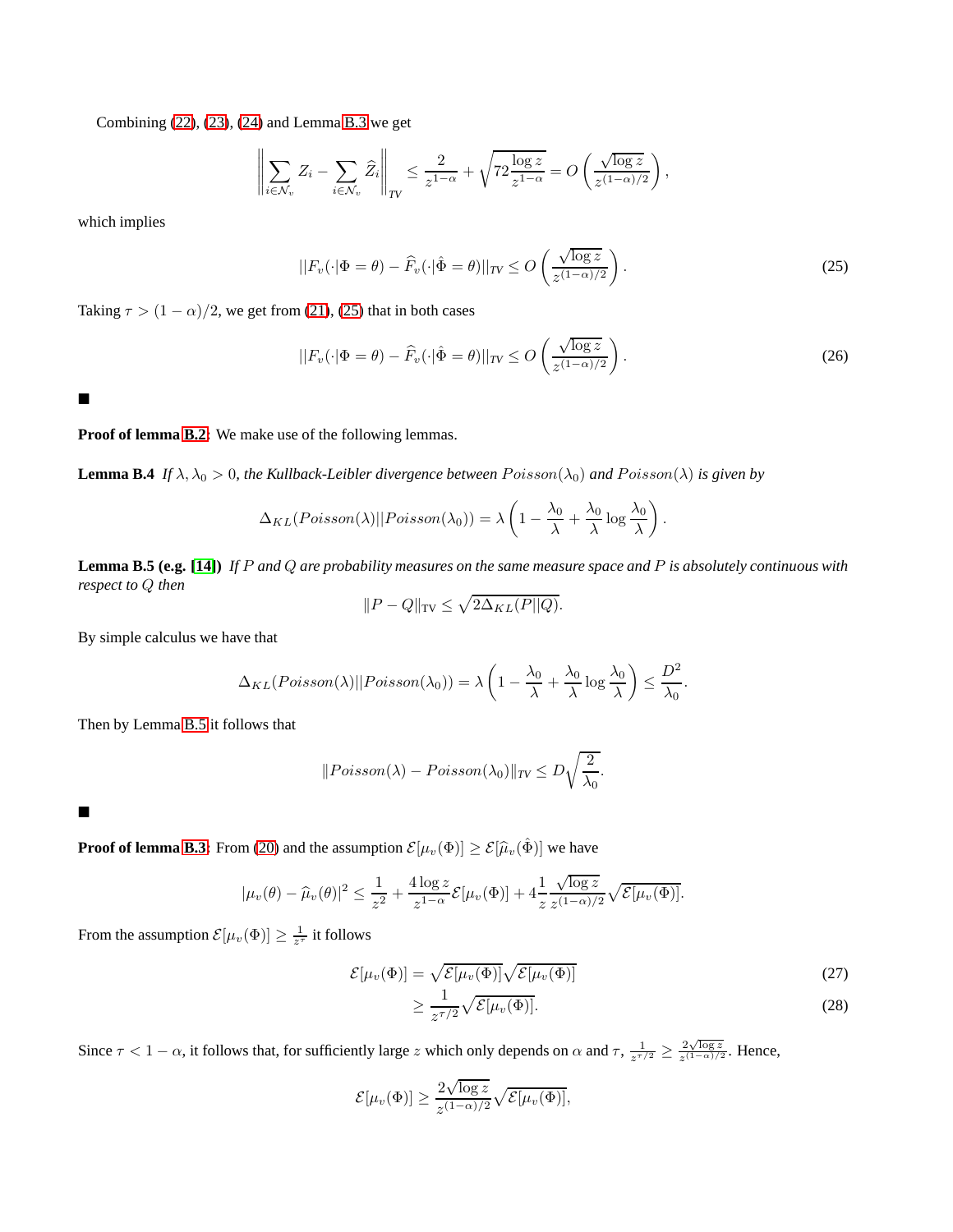which together with  $(7)$  implies

$$
\mu_v(\theta) \ge \mathcal{E}[\mu_v(\Phi)] - z^{(\alpha - 1)/2} \sqrt{\mathcal{E}[\mu_v(\Phi)] \log z} \ge \frac{1}{2} \mathcal{E}[\mu_v(\Phi)] \tag{29}
$$

Similarly, starting from  $\mathcal{E}[\hat{\mu}_v(\hat{\Phi})] \ge \mathcal{E}[\mu_v(\Phi)] - \frac{1}{z} \ge \frac{1}{z^{\tau}} - \frac{1}{z}$ , it can be shown that for sufficiently large z

<span id="page-17-2"></span><span id="page-17-1"></span>
$$
\widehat{\mu}_v(\theta) \ge \frac{1}{2} \mathcal{E}[\widehat{\mu}_v(\hat{\Phi})]. \tag{30}
$$

From [\(29\)](#page-17-1), [\(30\)](#page-17-2) it follows that

$$
\min{\mu_v(\theta), \widehat{\mu}_v(\theta)} \ge \frac{1}{2} \min{\{\mathcal{E}[\mu_v(\Phi)], \mathcal{E}[\widehat{\mu}_v(\hat{\Phi})]\}} = \frac{1}{2} \mathcal{E}[\widehat{\mu}_v(\Phi)] \ge \frac{1}{2} \mathcal{E}[\mu_v(\Phi)] - \frac{1}{2z} \ge \frac{1}{4} \mathcal{E}[\mu_v(\Phi)],
$$

where we used that  $\mathcal{E}[\mu_v(\Phi)] \ge \frac{1}{z^{\tau}} \ge \frac{2}{z}$  for sufficiently large z, since  $\tau < 1 - \alpha$ . Combining the above we get

$$
\frac{2|\mu_v(\theta) - \widehat{\mu}_v(\theta)|^2}{\min{\{\mu_v(\theta), \widehat{\mu}_v(\theta)\}}} \le 2 \frac{\frac{1}{z^2} + \frac{4 \log z}{z^{1-\alpha}} \mathcal{E}[\mu_v(\Phi)] + 4 \frac{1}{z} \frac{\sqrt{\log z}}{z^{(1-\alpha)/2}} \sqrt{\mathcal{E}[\mu_v(\Phi)]}}{\frac{1}{4} \mathcal{E}[\mu_v(\Phi)]}
$$
\n
$$
\le 8 \frac{1}{z^2 \mathcal{E}[\mu_v(\Phi)]} + 32 \frac{\log z}{z^{1-\alpha}} + 32 \frac{\sqrt{\log z}}{z^{1+(1-\alpha)/2} \sqrt{\mathcal{E}[\mu_v(\Phi)]}}
$$
\n
$$
\le 8 \frac{z^{\tau}}{z^2} + 32 \frac{\log z}{z^{1-\alpha}} + 32 \frac{z^{\tau/2} \sqrt{\log z}}{z^{1+(1-\alpha)/2}}
$$
\n
$$
\le 8 \frac{1}{z^{2-\tau}} + 32 \frac{\log z}{z^{1-\alpha}} + 32 \frac{\sqrt{\log z}}{z^{(3-\alpha-\tau)/2}}
$$
\n
$$
\le 72 \frac{\log z}{z^{1-\alpha}},
$$

since  $2 - \tau > 1 - \alpha$  and  $(3 - \alpha - \tau)/2 > 1 - \alpha$ , assuming sufficiently large z.

#### <span id="page-17-0"></span>**C Proof of Lemma [3.8](#page-7-3)**

**Proof:** We will derive our bound by approximating with the *translated Poisson distribution*, which is defined next.

**Definition C.1 ([\[37\]](#page-10-17))** We say that an integer random variable Y has a *translated Poisson distribution* with paremeters  $\mu$  and  $\sigma^2$  and write  $\mathsf{L}(Y) = TP(\mu, \sigma^2)$ 

if 
$$
E(Y - \mu - \sigma^2) = Poisson(\sigma^2 + \mu - \sigma^2)
$$
, where  $\mu - \sigma^2$  represents the fractional part of  $\mu - \sigma^2$ .

<span id="page-17-4"></span>The following lemma provides a bound for the total variation distance between two translated Poisson distributions with different parameters.

**Lemma C.2 ([\[5\]](#page-9-4)**) Let  $\mu_1, \mu_2 \in \mathbb{R}$  and  $\sigma_1^2, \sigma_2^2 \in \mathbb{R}_+ \setminus \{0\}$  be such that  $\lfloor \mu_1 - \sigma_1^2 \rfloor \leq \lfloor \mu_2 - \sigma_2^2 \rfloor$ . Then

$$
||TP(\mu_1, \sigma_1^2) - TP(\mu_2, \sigma_2^2)||_{TV} \le \frac{|\mu_1 - \mu_2|}{\sigma_1} + \frac{|\sigma_1^2 - \sigma_2^2| + 1}{\sigma_1^2}.
$$

The following lemma was proven in [\[16\]](#page-10-0), Lemma 3.14,

**Lemma C.3** Let  $z > 0$  be some integer and  $\{Z_i\}_{i=1}^m$ , where  $m \geq z^{\beta}$ , be any set of independent Bernoulli random variables with expectations  $\mathcal{E}[Z_i] \in \left[\frac{\lfloor z^{\alpha} \rfloor}{z}, \frac{1}{2}\right]$ *i*. Let  $\mu_1 = \sum_{i=1}^m \mathcal{E}[Z_i]$  and  $\sigma_1^2 = \sum_{i=1}^m \mathcal{E}[Z_i] (1 - \mathcal{E}[Z_i])$ . Then

<span id="page-17-3"></span>
$$
\left\| \sum_{i=1}^m Z_i - TP\left(\mu_1, \sigma_1^2\right) \right\|_{TV} \leq O\left(z^{-\frac{\alpha+\beta-1}{2}}\right).
$$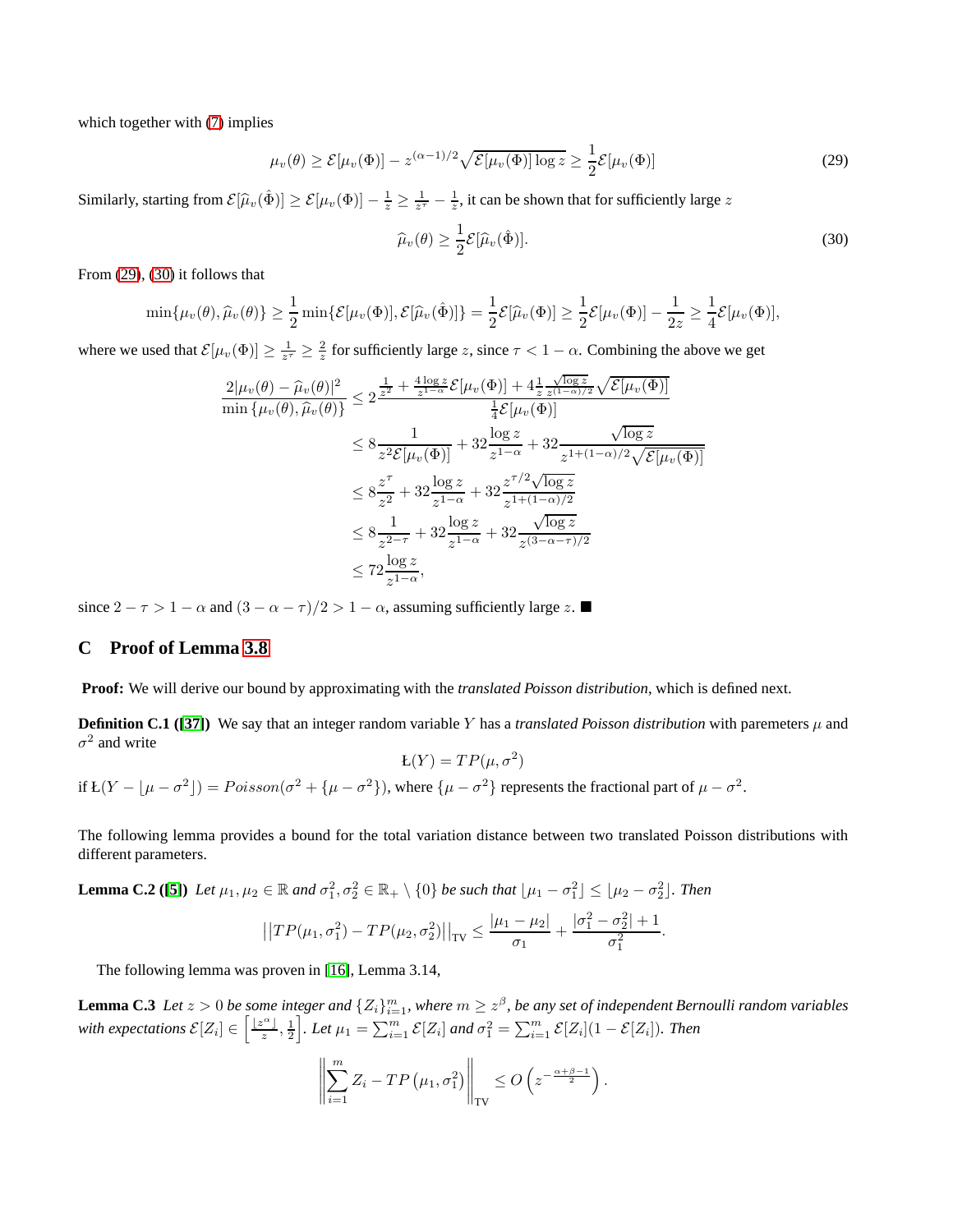Let  $\mathcal{N}_v(\theta) := \{i : \theta_i = v\}$ ,  $n_v(\theta) = |\mathcal{N}_v(\theta)|$ . Conditioned on  $\Phi = \theta$ , the distribution of  $T_{v,1}$  is the sum of  $n_v(\theta)$ independent Bernoulli random variables  $\{Z_i\}_{i \in \mathcal{N}_v(\theta)}$  with expectations  $\mathcal{E}[Z_i] = p_{i,v}(\ell_v^*)$ . Similarly, conditioned on  $\hat{\Phi} = \theta$ , the distribution of  $T_{v,1}$  is the sum of  $n_v(\theta)$  independent Bernoulli random variables  $\{Z_i\}_{i\in\mathcal{N}_v(\theta)}$  with expectations  $\mathcal{E}[Z_i] =$  $\widehat{p}_{i,v}(\ell_v^*)$ . Note that

$$
\sum_{i \in \mathcal{N}_v(\theta)} \mathcal{E}\left[Z_i\right] = \mu_v(\theta)
$$

and, similarly,

$$
\sum_{i \in \mathcal{N}_v(\theta)} \mathcal{E}\left[\widehat{Z}_i\right] = \widehat{\mu}_v(\theta).
$$

Setting  $\mu_1 := \mu_v(\theta), \mu_2 := \widehat{\mu}_v(\theta)$  and

$$
\sigma_1^2 = \sum_{i \in \mathcal{N}_v(\theta)} \mathcal{E}[Z_i] (1 - \mathcal{E}[Z_i]),
$$
  

$$
\sigma_2^2 = \sum_{i} \mathcal{E}[\widehat{Z}_i] (1 - \mathcal{E}[\widehat{Z}_i]),
$$

<span id="page-18-1"></span><span id="page-18-0"></span>
$$
\sigma_2^2 = \sum_{i \in \mathcal{N}_v(\theta)} \mathcal{E}\left[\widehat{Z}_i\right] \left(1 - \mathcal{E}\left[\widehat{Z}_i\right]\right)
$$

we have from Lemma [C.3](#page-17-3) that

$$
\left\| \sum_{i \in \mathcal{N}_v(\theta)} Z_i - TP\left(\mu_1, \sigma_1^2\right) \right\|_{TV} \le O\left(z^{-\frac{\alpha + \beta - 1}{2}}\right). \tag{31}
$$

$$
\left\| \sum_{i \in \mathcal{N}_v(\theta)} \widehat{Z}_i - TP\left(\mu_2, \sigma_2^2\right) \right\|_{TV} \le O\left(z^{-\frac{\alpha + \beta - 1}{2}}\right). \tag{32}
$$

It remains to bound the total variation distance between the translated poisson distributions using Lemma [C.2.](#page-17-4) Without loss of generality let us assume  $\lfloor \mu_1 - \sigma_1^2 \rfloor \leq \lfloor \mu_2 - \sigma_2^2 \rfloor$ . Note that

$$
\sigma_1^2 = \sum_{i \in \mathcal{N}_v(\theta)} \mathcal{E}\left[Z_i\right](1-\mathcal{E}\left[Z_i\right]) \ge n_v(\theta) \frac{\lfloor z^{\alpha} \rfloor}{z} \left(1-\frac{\lfloor z^{\alpha} \rfloor}{z}\right) \ge \frac{1}{2} n_v(\theta) \frac{\lfloor z^{\alpha} \rfloor}{z},
$$

where the last inequality holds for values of z which are larger than some function of constant  $\alpha$ . Also,

$$
|\sigma_1^2 - \sigma_2^2| \leq \sum_{i \in \mathcal{N}_v(\theta)} \left| \mathcal{E} \left[ Z_i \right] (1 - \mathcal{E} \left[ Z_i \right] ) - \mathcal{E} \left[ \hat{Z}_i \right] (1 - \mathcal{E} \left[ \hat{Z}_i \right] ) \right|
$$
  
\n
$$
= \sum_{i \in \mathcal{N}_v(\theta)} |p_{i,v}(\ell_v^*)(1 - p_{i,v}(\ell_v^*)) - \hat{p}_{i,v}(\ell_v^*)(1 - \hat{p}_{i,v}(\ell_v^*))|
$$
  
\n
$$
= \sum_{i \in \mathcal{N}_v(\theta)} (|p_{i,v}(\ell_v^*) - \hat{p}_{i,v}(\ell_v^*)| + |p_{i,v}^2(\ell_v^*) - \hat{p}_{i,v}^2(\ell_v^*)|)
$$
  
\n
$$
\leq \sum_{i \in \mathcal{N}_v(\theta)} \frac{3}{z} \qquad \left( \text{using } |p_{i,v}(\ell_v^*) - \hat{p}_{i,v}(\ell_v^*)| \leq \frac{1}{z} \right)
$$
  
\n
$$
\leq \frac{3n_v(\theta)}{z}.
$$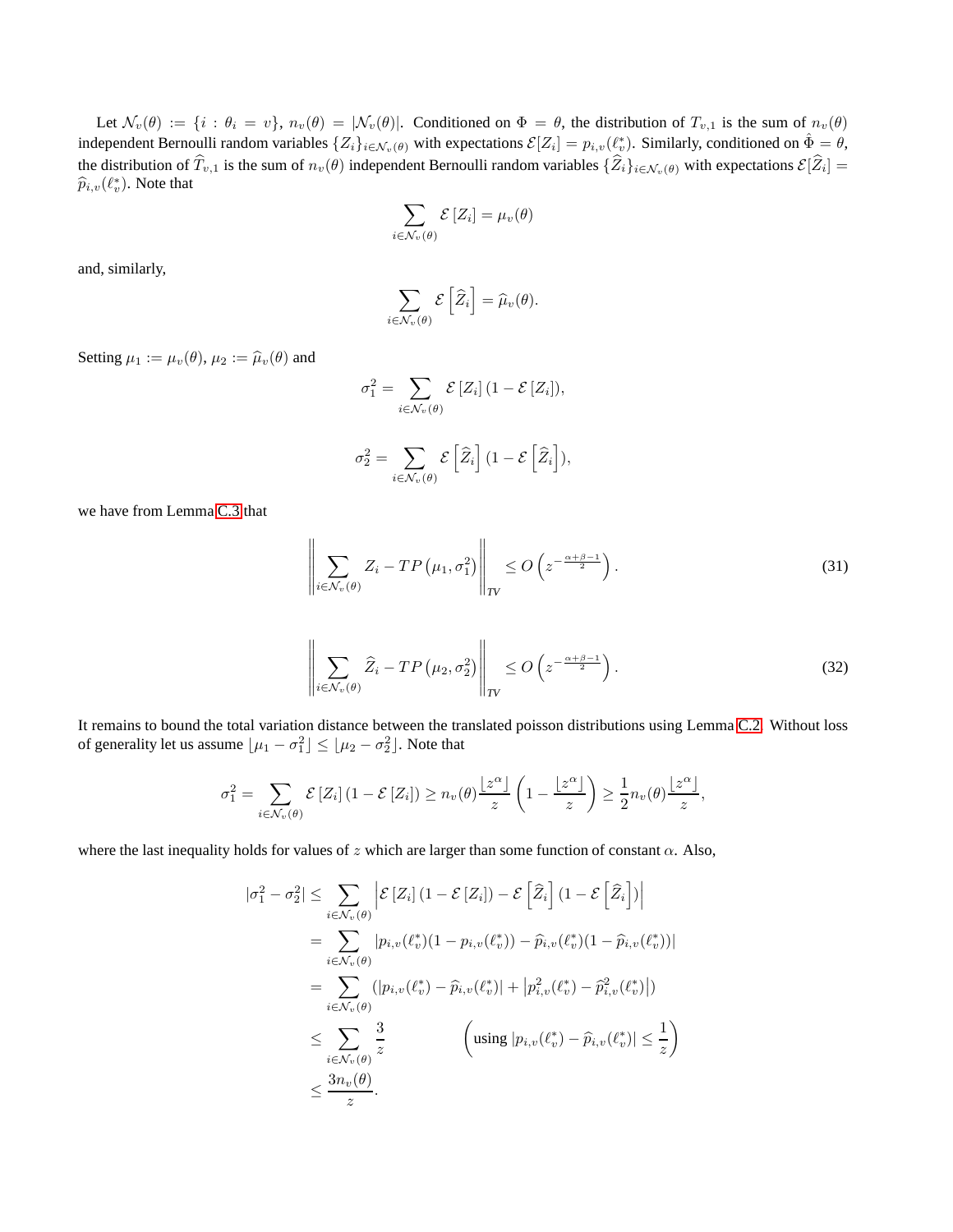Using the above and Lemma [C.2](#page-17-4) we have that

$$
\begin{aligned}\n||TP(\mu_1, \sigma_1^2) - TP(\mu_2, \sigma_2^2)|| &\leq \frac{|\mu_1 - \mu_2|}{\sigma_1} + \frac{|\sigma_1^2 - \sigma_2^2|}{\sigma_1^2} + \frac{1}{\sigma_1^2} \\
&\leq \frac{|\mu_1 - \mu_2|}{\sigma_1} + \frac{\frac{3n_v(\theta)}{z}}{\frac{1}{2}n_v(\theta)\frac{|z^{\alpha}|}{z}} + \frac{1}{\frac{1}{2}n_v(\theta)\frac{|z^{\alpha}|}{z}} \\
&\leq \frac{|\mu_1 - \mu_2|}{\sigma_1} + O(z^{-\alpha}) + \frac{1}{\frac{1}{2}z^{\beta}\frac{|z^{\alpha}|}{z}} \\
&\leq \frac{|\mu_1 - \mu_2|}{\sigma_1} + O(z^{-\alpha}) + O(z^{-(\alpha+\beta-1)}).\n\end{aligned}
$$

To bound the ratio  $\frac{|\mu_1 - \mu_2|}{\sigma_1}$  we distinguish the following cases:

•  $\sqrt{3 \log z} \sqrt{2^{-depth_T(v)}} \sqrt{|\mathcal{I}|} \le \frac{1}{2} 2^{-depth_T(v)} |\mathcal{I}|$ : Combining this inequality with [\(11\)](#page-7-9) we get that

$$
|\mathcal{I}| \le 2^{1 + depth_T(v)} n_v(\theta).
$$

Hence,

$$
\frac{|\mu_1 - \mu_2|}{\sigma_1} \le \frac{\frac{1}{z} + \frac{\sqrt{\log z}}{z} \sqrt{|\mathcal{I}|}}{\sqrt{\frac{1}{2}n_v(\theta)\frac{|z^{\alpha}|}{z}}}\le \frac{\frac{1}{z} + \frac{\sqrt{\log z}}{z} \sqrt{2^{1+depth_T(v)}n_v(\theta)}}{\sqrt{\frac{1}{2}n_v(\theta)\frac{|z^{\alpha}|}{z}}}\n= O\left(\frac{1}{z^{\frac{\alpha+\beta+1}{2}}}\right) + O\left(\frac{2^{\frac{depth_T(v)}{2}} \sqrt{\log z}}{z^{\frac{1+\alpha}{2}}}\right)
$$

•  $\sqrt{3 \log z} \sqrt{2^{-depth_T(v)}} \sqrt{|\mathcal{I}|} > \frac{1}{2} 2^{-depth_T(v)} |\mathcal{I}|$ : It follows that

$$
|\mathcal{I}| < 12 \, 2^{\text{depth}_T(v)} \log z.
$$

Hence,

$$
\frac{|\mu_1 - \mu_2|}{\sigma_1} \le \frac{\frac{1}{z} + \frac{\sqrt{\log z}}{z} \sqrt{|\mathcal{I}|}}{\sqrt{\frac{1}{2}n_v(\theta)\frac{|z^{\alpha}|}{z}}}\le \frac{\frac{1}{z} + \frac{\sqrt{\log z}}{z} \sqrt{12 \cdot 2^{\text{depth}_T(v)} \log z}}{\sqrt{\frac{1}{2}n_v(\theta)\frac{|z^{\alpha}|}{z}}}=O\left(\frac{1}{z^{\frac{\alpha+\beta+1}{2}}}\right) + O\left(\frac{2^{\frac{\text{depth}_T(v)}{2} \log z}}{z^{\frac{\alpha+\beta+1}{2}}}\right)
$$

Combining the above, it follows that

$$
\begin{split} \left| \left| TP(\mu_1, \sigma_1^2) - TP(\mu_2, \sigma_2^2) \right| \right| &\leq \frac{|\mu_1 - \mu_2|}{\sigma_1} + \frac{|\sigma_1^2 - \sigma_2^2| + 1}{\sigma_1^2} \\ &\leq O\left(\frac{1}{z^{\frac{\alpha + \beta + 1}{2}}} \right) + O\left( \frac{2^{\frac{depth_T(v)}{2}} \sqrt{\log z}}{z^{\frac{1 + \alpha}{2}}} \right) + O\left( \frac{2^{\frac{depth_T(v)}{2}} \log z}{z^{\frac{\alpha + \beta + 1}{2}}} \right) + O(z^{-\alpha}) + O(z^{-(\alpha + \beta - 1)}) \\ &\leq O\left( \frac{2^{\frac{depth_T(v)}{2}} \sqrt{\log z}}{z^{\frac{1 + \alpha}{2}}} \right) + O\left( \frac{2^{\frac{depth_T(v)}{2}} \log z}{z^{\frac{\alpha + \beta + 1}{2}}} \right) + O(z^{-\alpha}) + O(z^{-(\alpha + \beta - 1)}). \end{split}
$$

Combining the above with [\(31\)](#page-18-0) and [\(32\)](#page-18-1) we get

$$
\left\|\sum_{i\in\mathcal{N}_v(\theta)}Z_i-\sum_{i\in\mathcal{N}_v(\theta)}\widehat{Z}_i\right\|_{TV}\leq O\left(\frac{2^{\frac{depth_T(v)}{2}}\sqrt{\log z}}{z^{\frac{1+\alpha}{2}}}\right)+O\left(\frac{2^{\frac{depth_T(v)}{2}}\log z}{z^{\frac{\alpha+\beta+1}{2}}}\right)+O(z^{-\alpha})+O(z^{-(\frac{\alpha+\beta-1}{2}})).
$$

 $\blacksquare$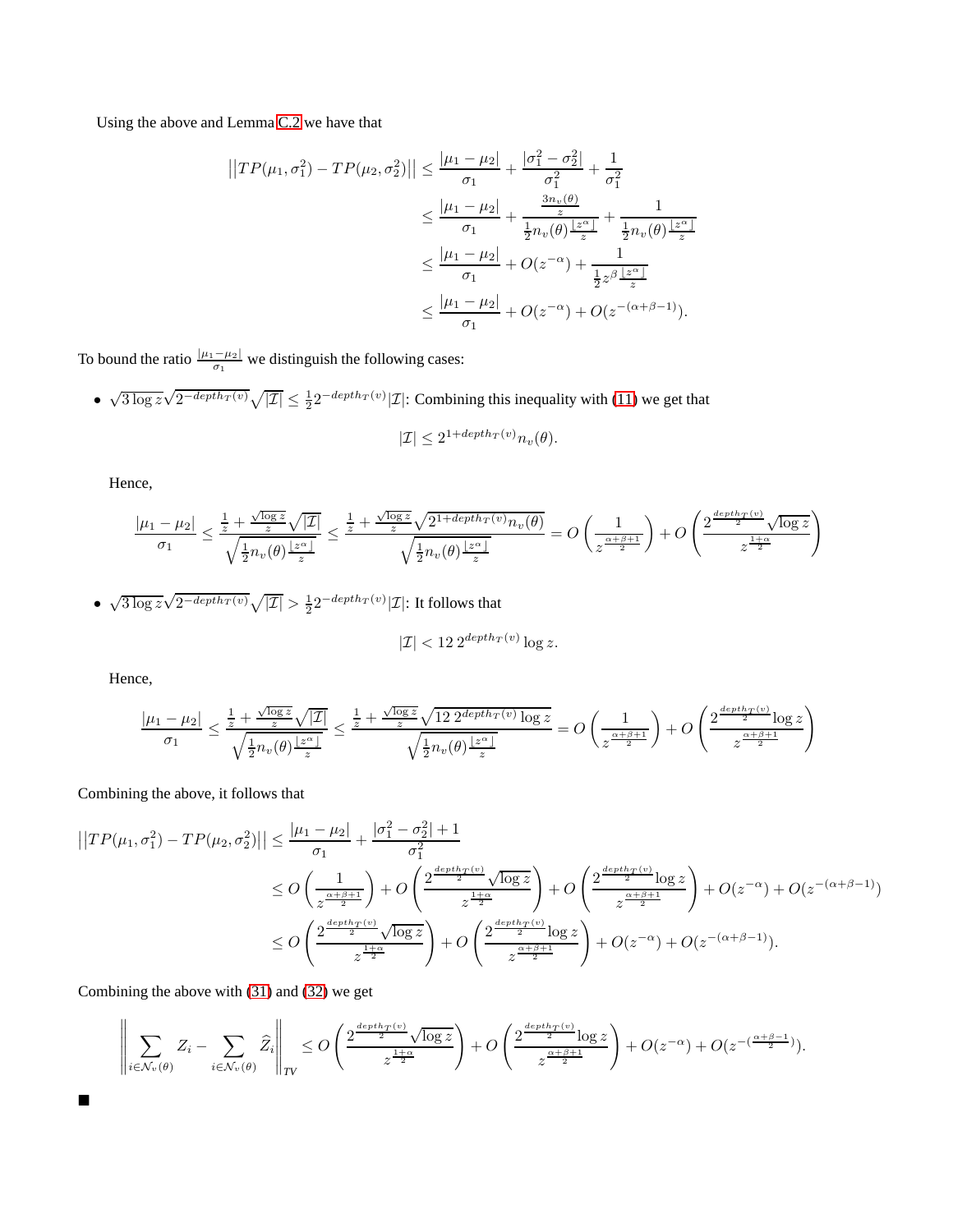# <span id="page-20-0"></span>**D Concentration of the Leaf Experiments**

The following lemmas constitute the last piece of the puzzle and complete the proof of Lemma [3.5.](#page-6-5) They roughly state that, after the random walk in Stage 1 of the processes SAMPLING is performed, the experiments that will take place in Stage 2 of the processes SAMPLING are similar with high probability.

**Proof of Lemma [3.10:](#page-8-3)** Note that

<span id="page-20-1"></span>
$$
\mu_v(\Phi)=\sum_{i\in\mathcal{I}}\Omega_i=:\Omega,
$$

where  $\{\Omega_i\}_i$  are independent random variables defined as

$$
\Omega_i = \begin{cases} p_{i,v}(\ell_v^*), & \text{ with probability } 2^{-depth_T(v)} \\ 0, & \text{ with probability } 1 - 2^{-depth_T(v)}. \end{cases}
$$

We apply the following version of Chernoff/Hoeffding bounds to the random variables  $\Omega'_{i}$  $i := z^{1-\alpha} \Omega_i \in [0,1].$ 

**Lemma D.1 (Chernoff/Hoeffding)** Let  $Z_1, \ldots, Z_m$  be independent random variables with  $Z_i \in [0,1]$ *, for all i. Then, if*  $Z = \sum_{i=1}^{n} Z_i$  and  $\gamma \in (0, 1)$ ,

$$
\Pr[|Z - \mathcal{E}[Z]| \geq \gamma \mathcal{E}[Z]] \leq 2 \exp(-\gamma^2 \mathcal{E}[Z]/3).
$$

Letting  $\Omega' = \sum_{i \in I} \Omega'_i$  $\alpha'_i$  and applying the above lemma with  $\gamma := \sqrt{\frac{1}{\mathcal{E}[\Omega']}} \log z$ , it follows that

$$
\Pr\left[\left|\Omega'-\mathcal{E}[\Omega']\right|\geq \sqrt{\mathcal{E}[\Omega']\log z}\right]\leq 2z^{-1/3},
$$

which in turn implies

$$
\Pr\left[|\Omega - \mathcal{E}[\Omega]| \ge z^{(\alpha - 1)/2} \sqrt{\mathcal{E}[\Omega] \log z}\right] \le 2z^{-1/3},
$$

or, equivalently,

$$
\Pr\left[|\mu_v(\Phi) - \mathcal{E}[\mu_v(\Phi)]| \geq z^{(\alpha-1)/2} \sqrt{\mathcal{E}[\mu_v(\Phi)] \log z}\right] \leq 2z^{-1/3}.
$$

Similarly, it can be derived that

$$
\Pr\left[\left|\widehat{\mu}_v(\hat{\Phi}) - \mathcal{E}[\widehat{\mu}_v(\hat{\Phi})]\right| \geq z^{(\alpha-1)/2} \sqrt{\mathcal{E}[\widehat{\mu}_v(\hat{\Phi})]\log z}\right] \leq 2z^{-1/3}.
$$

Let us consider the joint probability space which makes  $\Phi = \hat{\Phi}$  with probability 1; this space exists since as we observed above  $G(\theta) = \widehat{G}(\theta)$ ,  $\forall \theta$ . By a union bound for this space

$$
\Pr\left[|\mu_v(\Phi) - \mathcal{E}[\mu_v(\Phi)]| \geq \frac{\sqrt{\log z}}{z^{(1-\alpha)/2}} \sqrt{\mathcal{E}[\mu_v(\Phi)]} \vee \left|\widehat{\mu}_v(\hat{\Phi}) - \mathcal{E}[\widehat{\mu}_v(\hat{\Phi})]\right| \geq \frac{\sqrt{\log z}}{z^{(1-\alpha)/2}} \sqrt{\mathcal{E}[\widehat{\mu}_v(\hat{\Phi})]}\right] \leq 4z^{-1/3}.
$$

which implies

$$
G\left(\theta:|\mu_v(\theta)-\mathcal{E}[\mu_v(\Phi)]|\leq \frac{\sqrt{\log z}}{z^{(1-\alpha)/2}}\sqrt{\mathcal{E}[\mu_v(\Phi)]}\wedge \left|\widehat{\mu}_v(\theta)-\mathcal{E}[\widehat{\mu}_v(\hat{\Phi})]\right|\leq \frac{\sqrt{\log z}}{z^{(1-\alpha)/2}}\sqrt{\mathcal{E}[\widehat{\mu}_v(\hat{\Phi})]}\right)\geq 1-4z^{-1/3}.
$$

**Proof of Lemma [3.11:](#page-8-4)** Suppose that the random variables  $\Phi$  and  $\hat{\Phi}$  are coupled so that, with probability 1,  $\Phi = \hat{\Phi}$ . Then

$$
\mu_v(\Phi) - \widehat{\mu}_v(\hat{\Phi}) = \sum_{i \in \mathcal{I}} \Omega_i =: \Omega,
$$

where  $\{\Omega_i\}_i$  are independent random variables defined as

$$
\Omega_i = \begin{cases} p_{i,v}(\ell_v^*) - \widehat{p}_{i,v}(\ell_v^*), & \text{with probability } 2^{-depth_T(v)} \\ 0, & \text{with probability } 1 - 2^{-depth_T(v)}. \end{cases}
$$

We apply Hoeffding's inequality to the random variables  $\Omega_i$ .